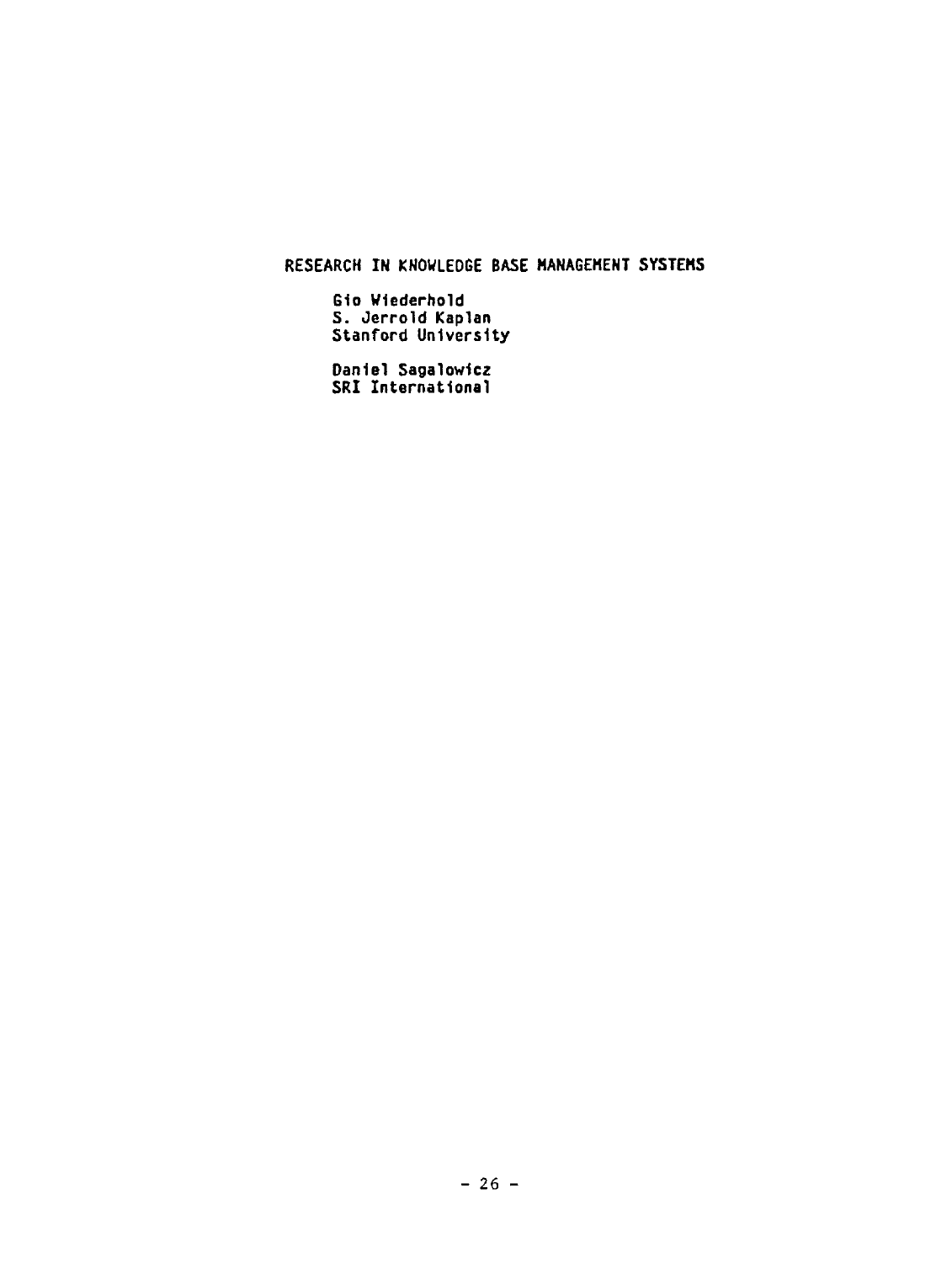### I INTRODUCTION

The Knowledge Based Management Systems (KBMS) ProJect • addresses the problems of Intelligent processing tn large databases. Hany research projects, commercial enterprises, and government agencies matntatn large databases. The existence of these databases ts often due to operational requirements 11ke the monitoring of project progress, the management of Inventories of the resources for the enterprise, and the need for *assessing* the alternative *ways* that resources can be used tn the future. Htgh levels of reliability of computers and communication, adequate htgh level languages, and comprehensive operating *systems* have made operational use of databases nearly routtne. The use of the knowledge contained wtthtn data as a htgh level resource tn management and planntng has not yet been routinely achieved. In order to advance the state of the art we are turning to techniques which have proven themselves tn artificial Intelligence systems, and are developing these techniques for very large databases.

**<sup>\*</sup>** Thls research has been partlally supported by the Defense Advanced Research Projects Agency under *MDAg83-77-C-8322* and N888-3g-8\$-G-8|32. The views and conclusions contained in this document are those of the authors and should not be interpreted as representative of the official policies, etther expressed or tmplled, of the Defense Advanced Research Projects Agency of the U.S. Government.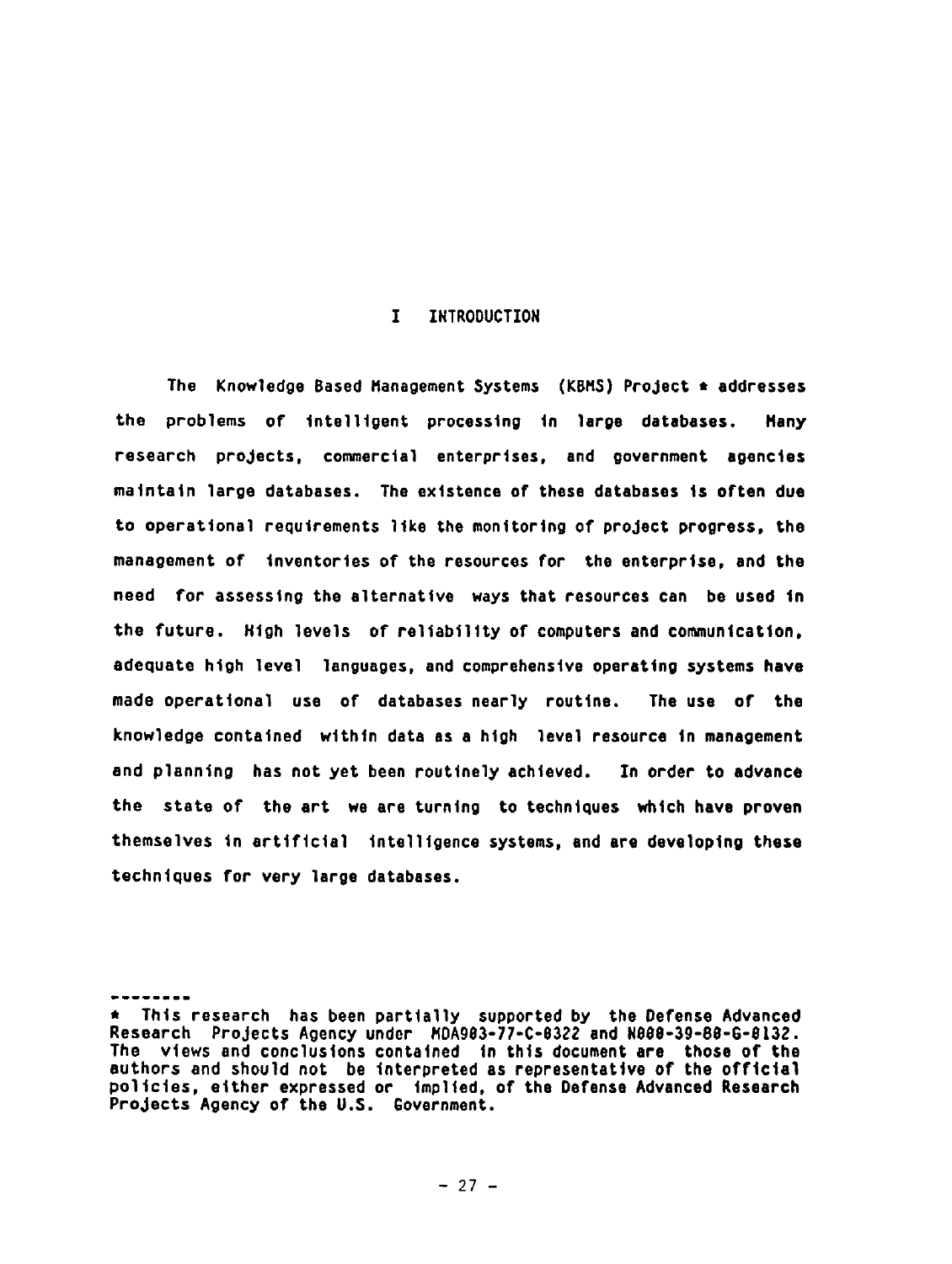Ftgure I presents the architecture of a candidate KBMS, The various modules in this architecture correspond to the various research topics that we are interested in. This system structure is hence not intended as a modularization for a database implementation, but rather as a framework to deftne the scope and Interfaces of toptcs that show promise for research and analysis. The next sections present those ideas which have been or are currently being investigated.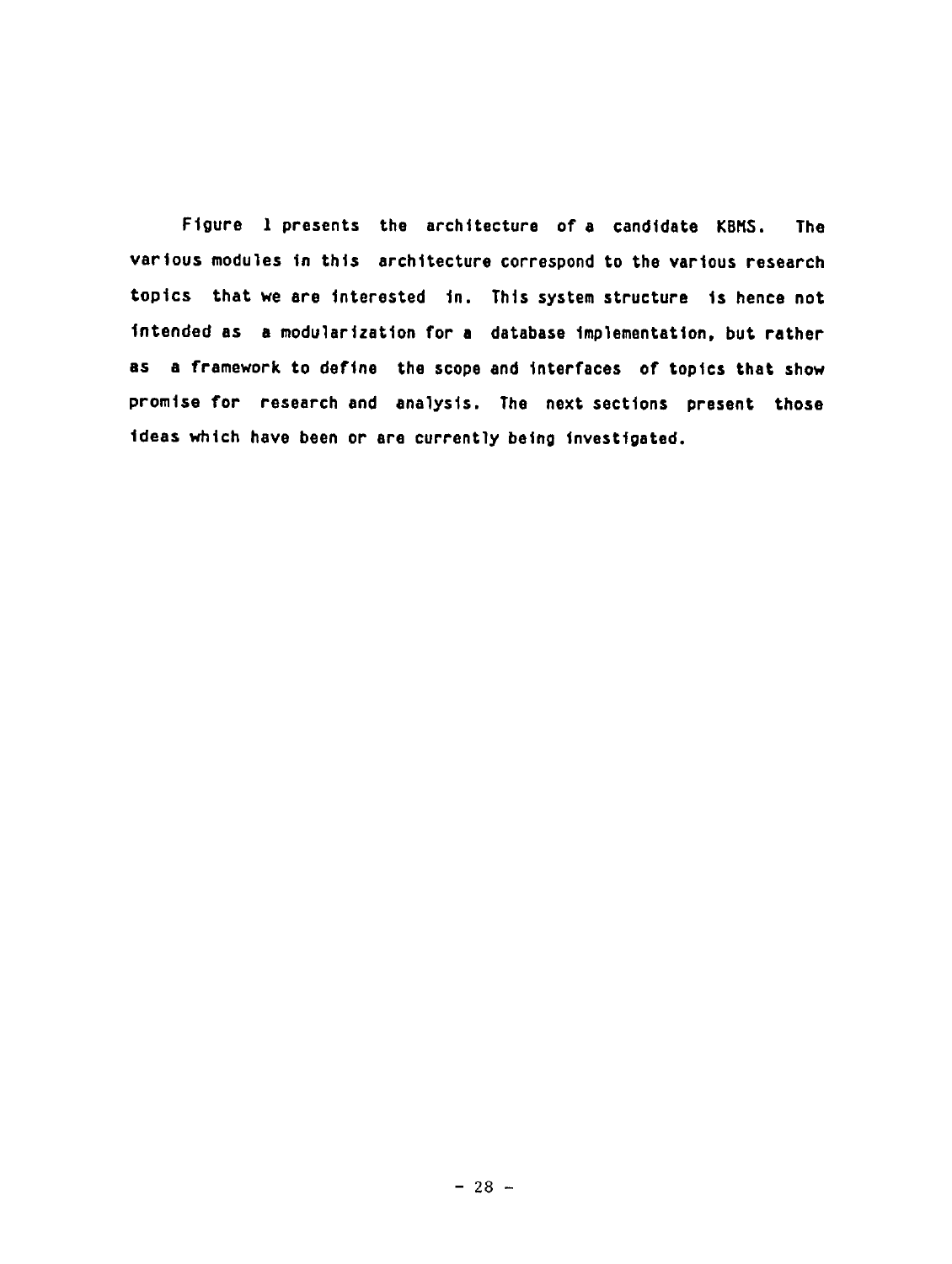### II TASK MODELS

Certain entities tn a database -- be they ftelds, attributes, relations, or more complicated constructs -- have certain a priori probabilities of being required in an Interrogation of the database. These probabilities are dependent on the particular task e user may be performing, and his or her focus and interests. By Incorporating a task model Into the KBMS, these characteristics can be used tn a variety of ways to improve the utility of the system. Four main uses of task models are being explored tn a KBM\$: (a) Inclusion of relevant Information not explicitly requested tn the response to a query; (b) organizing responses so that the more "interesting" items are presented first; (c) checking for semantic irregularities in the performance of the task; and (d) prefetching of items and fields that have not yet been requested but are likely to be in the near future.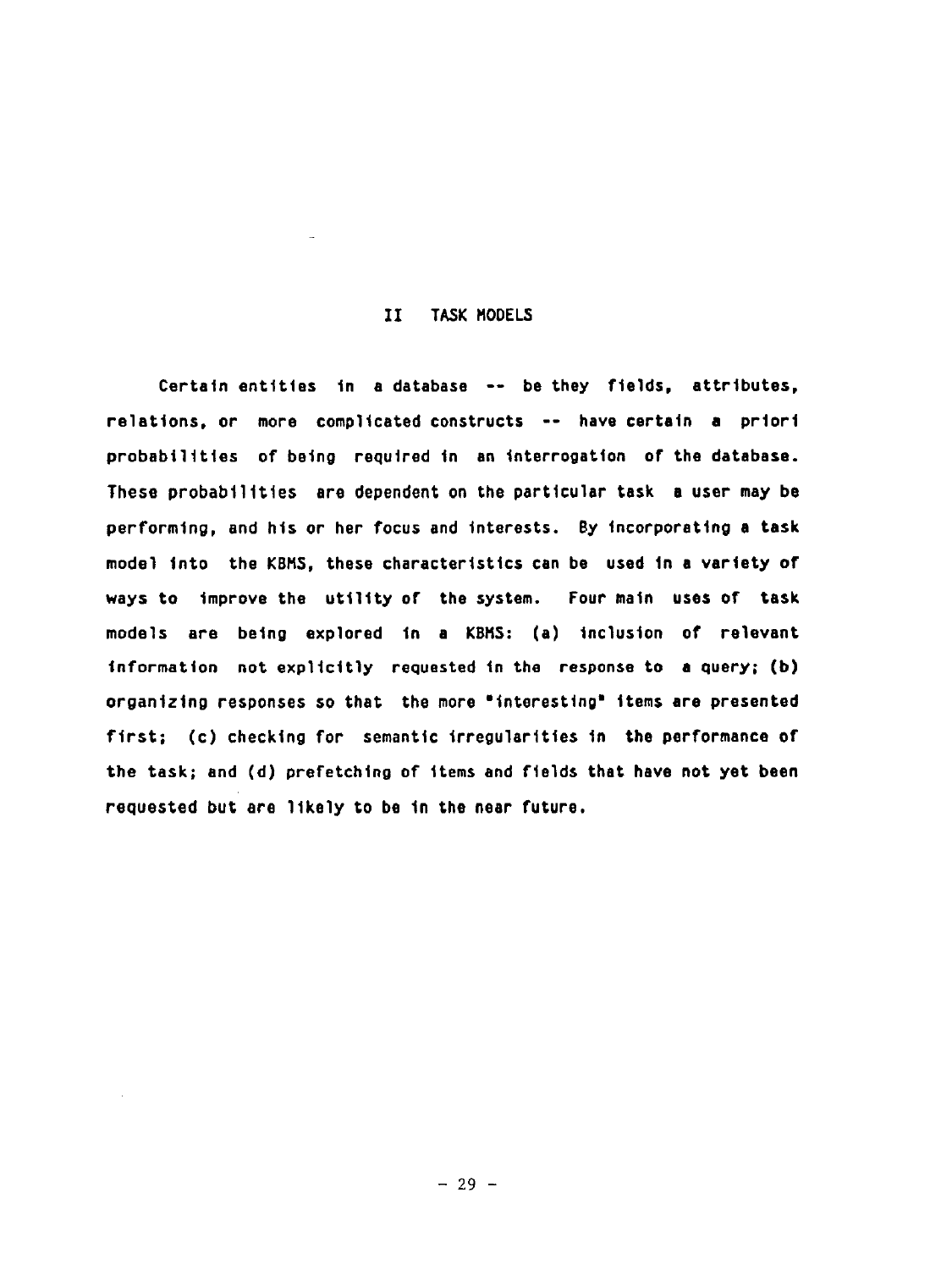### III SEMANTIC QUERY OPTIMIZATION

A request for Information can often be formulated tn more than one way, depending on knowledge about the subject area and ingenuity tn determining the best access path to the desired information. A question about all shtps currently carrytng iron ore, for example, can be answered by only looktng st information about bulk ore carriers, assuming that it is known that only bulk ore carriers carry iron ore.

Semanttc query optimization is an approach to query optimization that uses such domain knowledge, often referred to as semantic integrity constraints. The objective ts to transform a query into a semantically equivalent one, one that produces the same answer, but that can be processed more efficiently.

**<sup>A</sup>**key issue tn designing a query optimization system that uses semantic query optimization Is the control of the inference of constraints based on semanttc rules. There may well be many ways to transform a query semantically, but it is essential that only the most promising possibilities be tried. Otherwise, the Inference process itself may cause the entire optimization end retrieval activity to be inefficient. Knowledge to guide the inference process includes the description of the physical structure of the *database* and the factors

**- 30 -**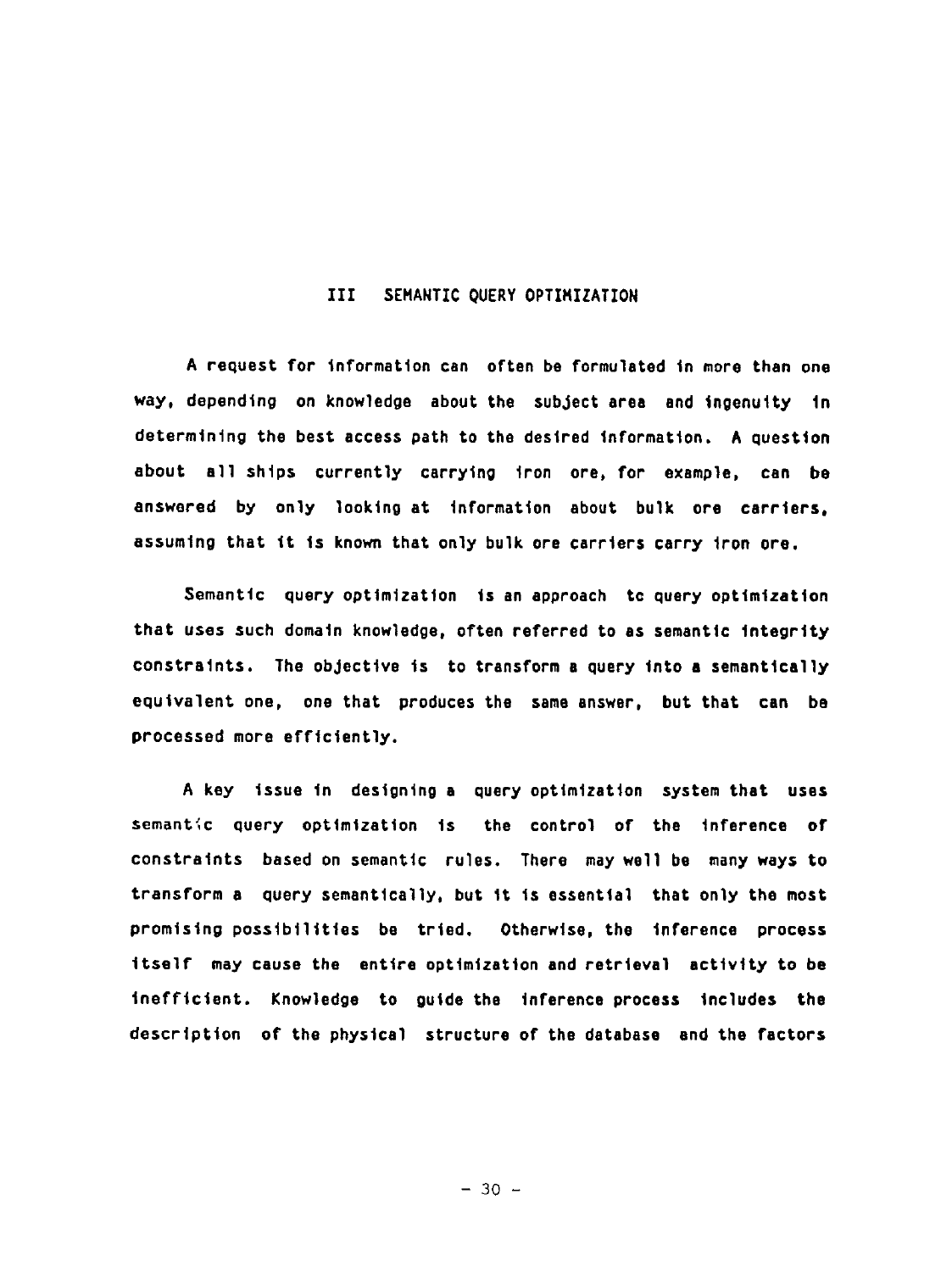that contribute to the cost of processing queries, as gleaned from the study of conventional optimization techniques. The essential idea is that some changes in the set of query constraints bring about changes tn the set of processing operations that can or must be performed. It ts crucial to recognize the connection between changes in the two sets, particularly when there Is a significant effect on processing costs, without repeatedly resorting to detailed and expensive cost estimation procedures.

Thus, semantic query optimization can be viewed as a search at two levels of abstraction. At one level, there is a search in a space of semantically equivalent nonprocedural queries. The search ts guided by a set of heuristics that represents a distillation or abstraction of the query processing expertise and detailed cost models developed tn conventional optimization research. The result of this search ts a group of candidate semantically equivalent queries. For each candidate, there ts a search tn a (lower level) space of possible processing methods and sequences using the detatled cost models; in other words, the conventional query optimization process.

In sum, semantic knowledge about the database can be used in a new way to achieve efficient data retrieval. The method supplements conventional query optimization methods. It draws on semantic, structural, and processing knowledge, and makes use of the heuristics of query processing developed in prior research. A system has been Implemented to explore thls approach. Improvements have been

**- 31 -**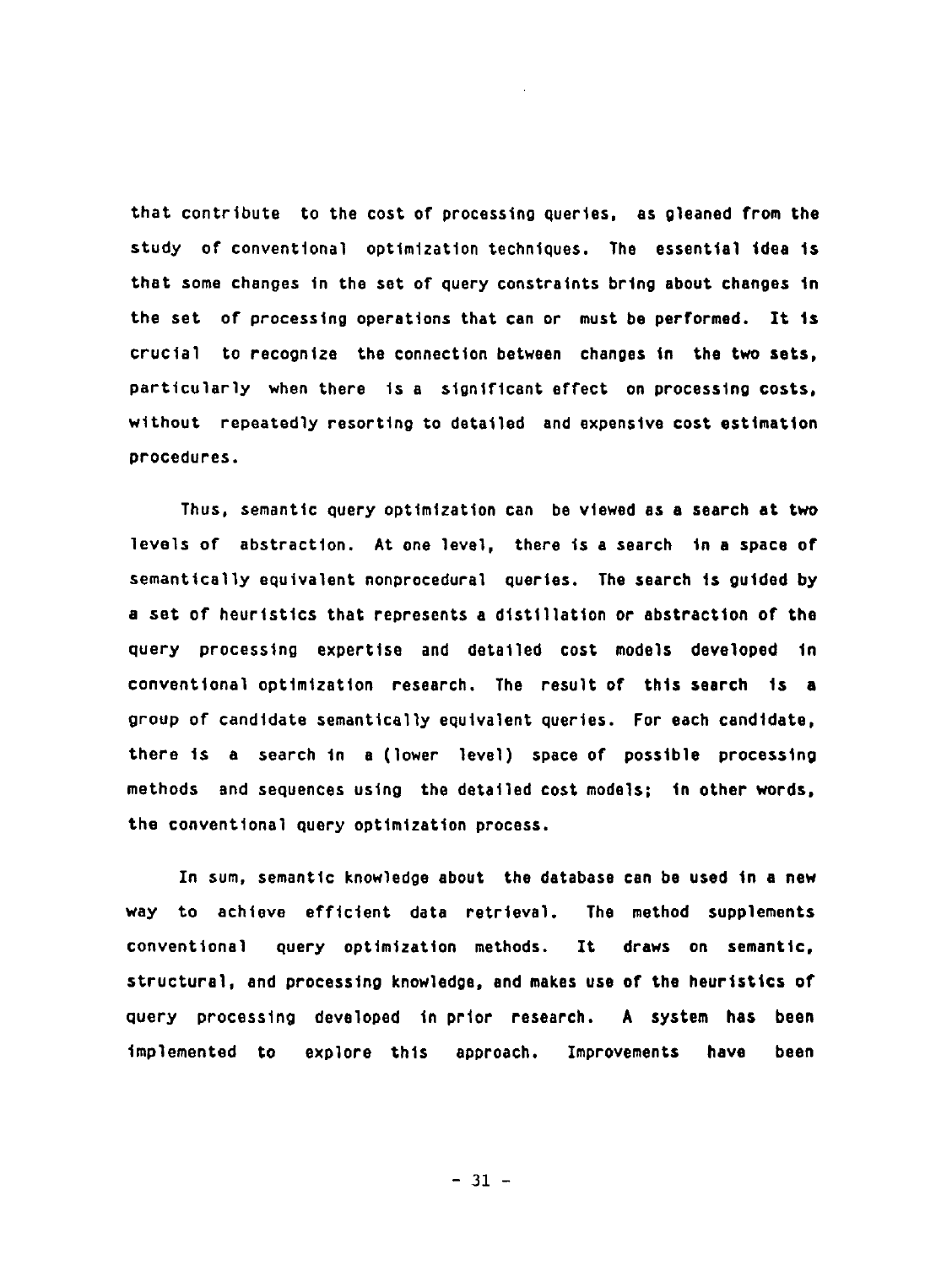demonstrated tn a range of query types, by means of transformations that add or delete constraints on attributes or even entire flles, as warranted by the database and query structure. In other cases, the system detects *unsattsftable* query conditions without Inspecting the database, or aborts Inference when tt determines that no Improvement can be expected. Analysts overhead ts low in all cases.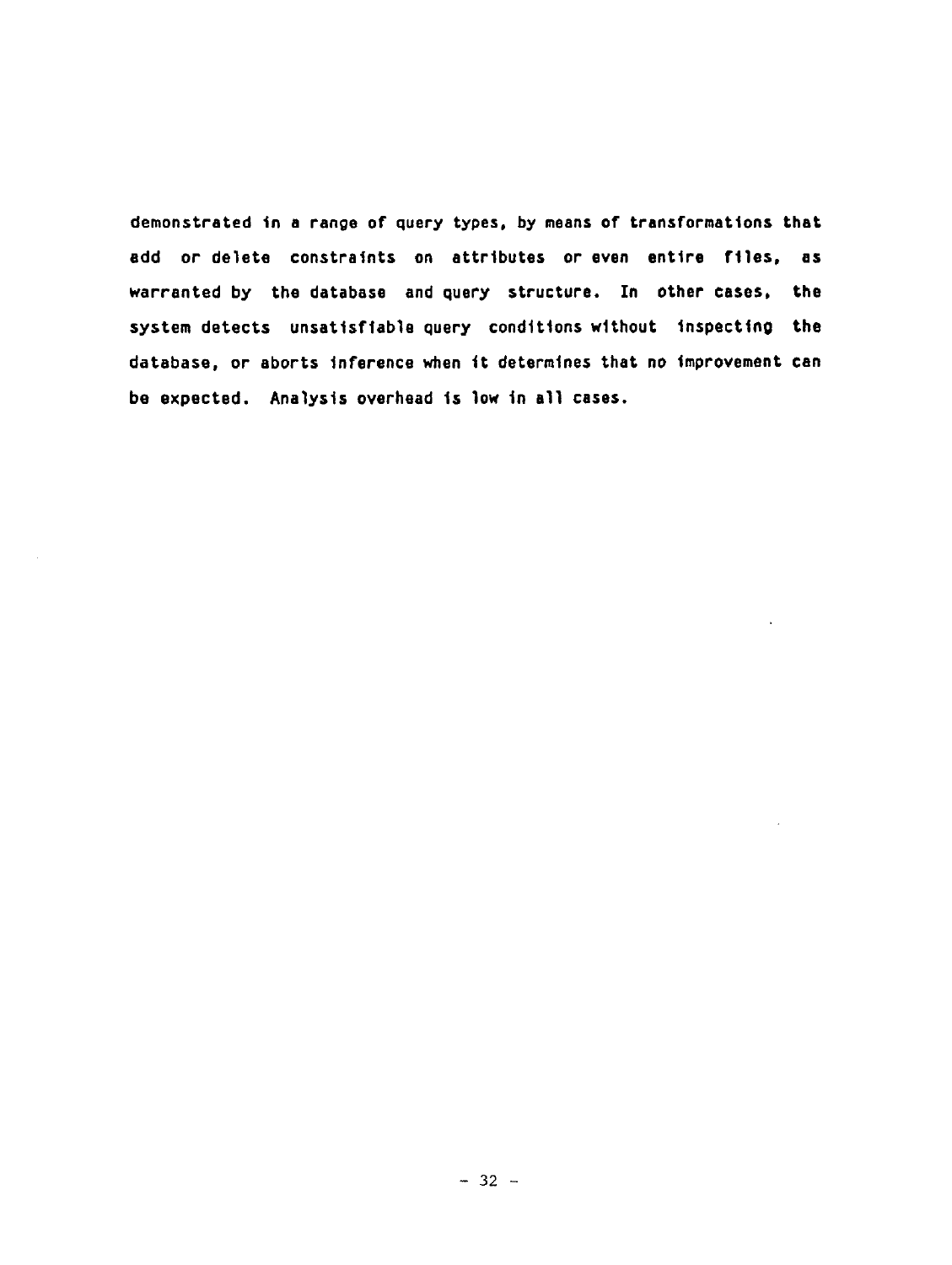### IV A METHODOLOGY FOR THE DESIGN OF INTEGRATED USER HODELS

Thts area concerns research to tmprove the techniques of database design and modelling. The Structural Model, formally defined within the KBMS project, captures those semantics that are of importance tn the destgn of the phystcal structure of the database. In addJtlon to relations and tuples, Inter-relation ovmershtp, reference, and subset connections are modelled. In thts sense the structural model can be considered as a formalization of an important aspect of the semantic models, for instance the Entity-Relationship models, that are used to capture the requirements of the users.

In order to generate a comprehensive database model many data models of Individual applications may have to he Integrated, since the problem of designing a large *database* tnvolves many potential users, each having hts own perception of what the database should look 11ke. The model supports the Integration of many such vtews Into a *database*  model to support all users. Included tn the model ts a formalism for the clear expression of structural Integrity constraints tn each user's view of the application area and rules for resolving these constraints relattve to all users.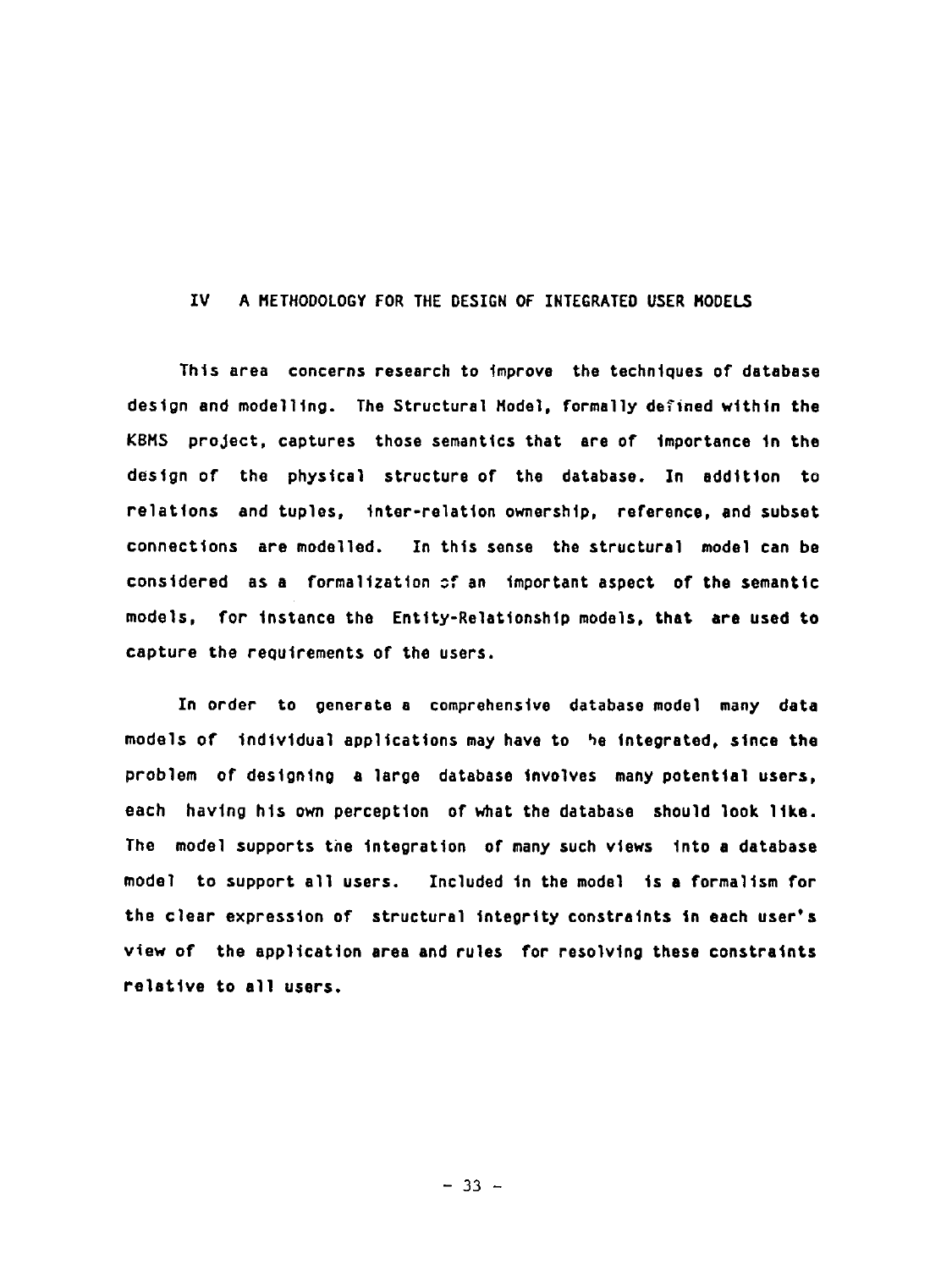### V THE DESIGN OF HIGH PERFORMANCE DATABASES FROM INTEGRATED USER MODELS

The Integrated database also has to sattsfy the performance constraints of the individual users and make efficient aggregate use of the computer system resources. This latter area is now being addressed. We recognize that the mapptng from model relations to effective phystcal ftles ts *much* more complex than generally presented tn simple analyses. Tuples from several conceptually distinct, but related relations may be placed tnto the same ftle space, and, especially tn distributed *systems,*  the converse may need to occur. A methodology to guide this mapping. while preserving semantic integrity, is the goal of this research.

For the initial specification of an operational database we envisage the collection of usage estimates applied to database submodels, the transformations of these estimates onto the Integrated database, and the application of thts Information to make successive phystcal destgn choices. At the htghest level we evaluate whether the phystcal btndtng of relational, hierarchical, or network database management systems ts appropriate. At the next level we wtll make decisions tn regard to *clustering* and ltnkage Implementation, corresponding to the *connections* whtch have been deftned tn the structure1 model.

**- 34 -**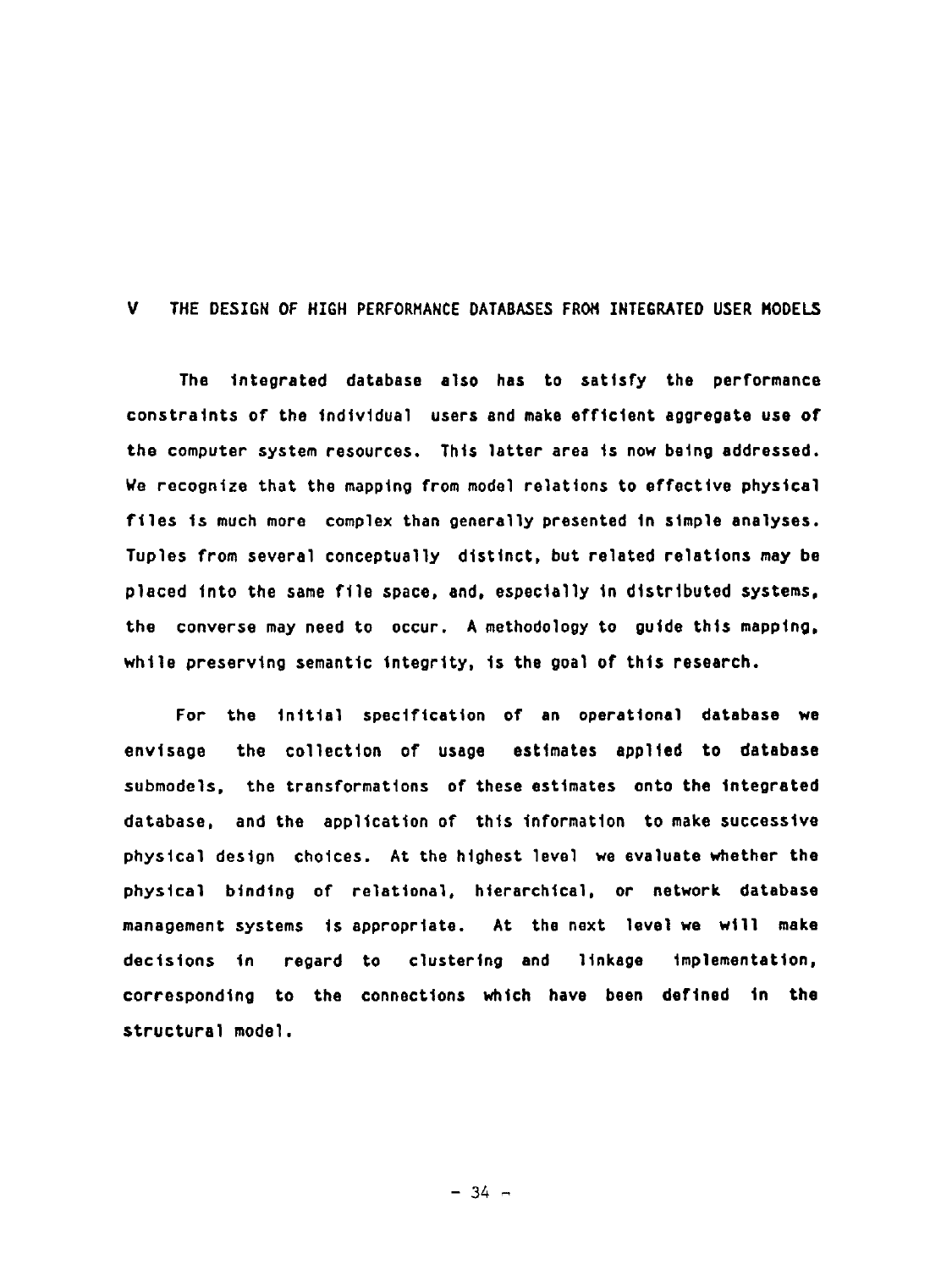### VI ACCESS PATH ORGANIZATION

The KBMS access path organization module will examine the current physical representation of the database, to determine how to process each (ad hoc) user request In a way that is 11kely to be efficient.

A responsive database should be self-organizing; that is, the dectston as to whtch auxiliary ftles and access paths should extst, and how they should be represented, should be made by a database management system, with the user Interface remaining tnvartant. The structural model provtdes a basts for a consistent Interface, whtle permitting many alternative physical Implementations. Use of dynamically changtng statistical knowledge of the activity applied to the file structures can then improve the systemwide performance. Hence certain of the database administrator's traditional functions In database tuntng (that **is,**  establishing bindings between relations and files based on estimates of access frequencies) may be partially assumed by the system.

Reuse of prevtous responses and Intermediate results can reduce access time. We have written a program that recognizes when a stored temporary ts a subexpresslon of a new query. Thts wtll be used for Improving processing of querles submitted tn an ad hoc Interactive environment. We are also studying how transactions can be optimized ustng thts tool.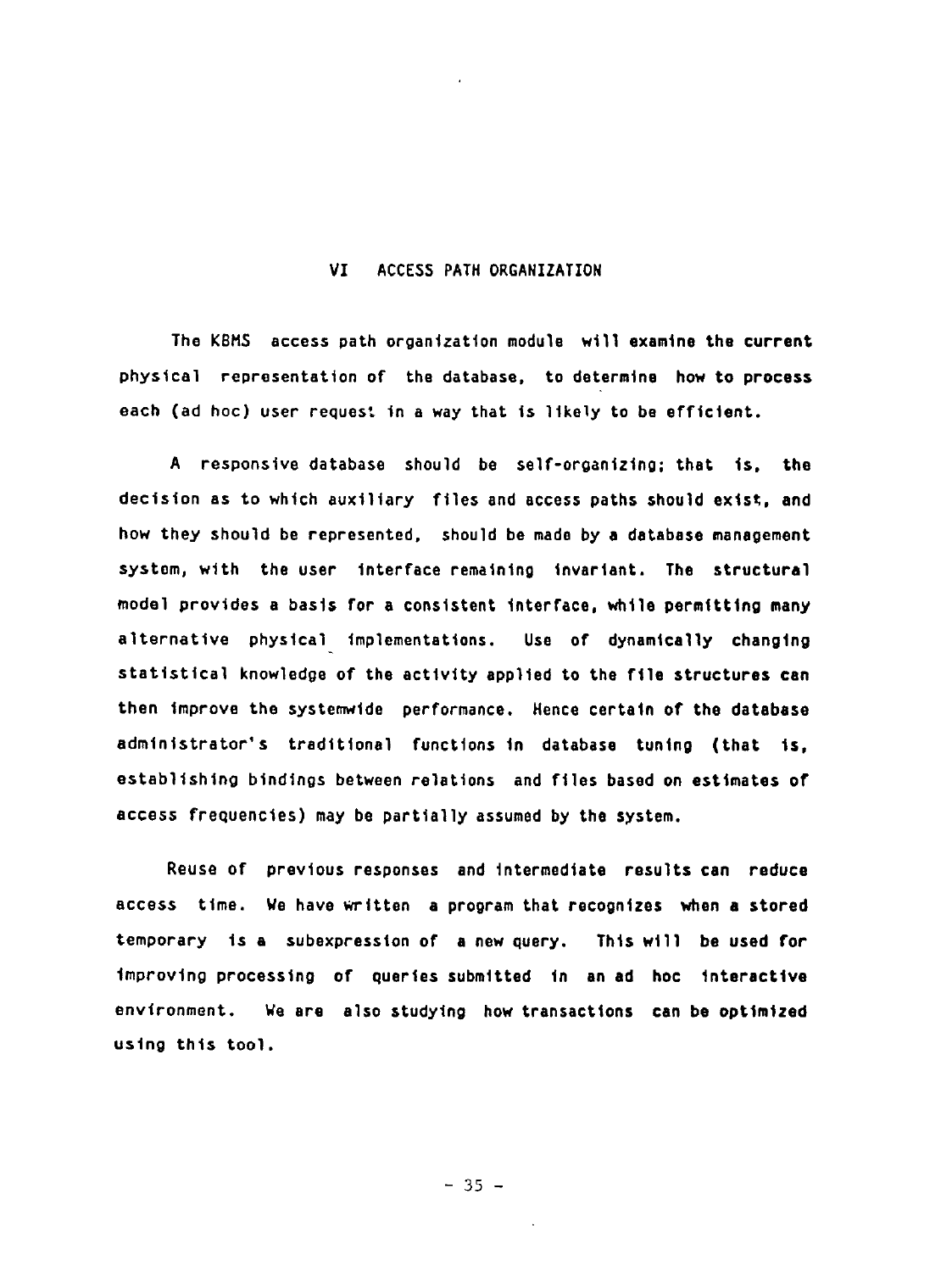### VII NATURAL LANGUAGE DATABASE UPDATE

Although considerable research has studted the problem of processing queries *expressed* tn natural language, the possibilities for performing natural language database updates have not been explored. The *prtmary* difficulty ts that the casual user of a *natural* language *system* does not understand the detatls or the underlying database, and so may make requests that elther (a) are reasonable gtven thetr vtew of the domain but are not possible in the underlying database; (b) are ambiguous wtth respect to the underlying database; (c) have unanticipated stde effects on the responses to earller questions or on alternative vtews of the database. A theory detecting the particular user's vtew of the database end determining the legality, ambiguity, and potential stde effects of updates expressed tn natural language ts being ~ developed. A forma] analysts of the problems associated wtth updates expressed on views (cata sub-models) is central to this work. The expected result ts a system that wtll process natural language updates, explaining problems or opttons to the user tn terms that *s/he* can understand, and affecting the changes to the underlying database with the minimal disruption of other views.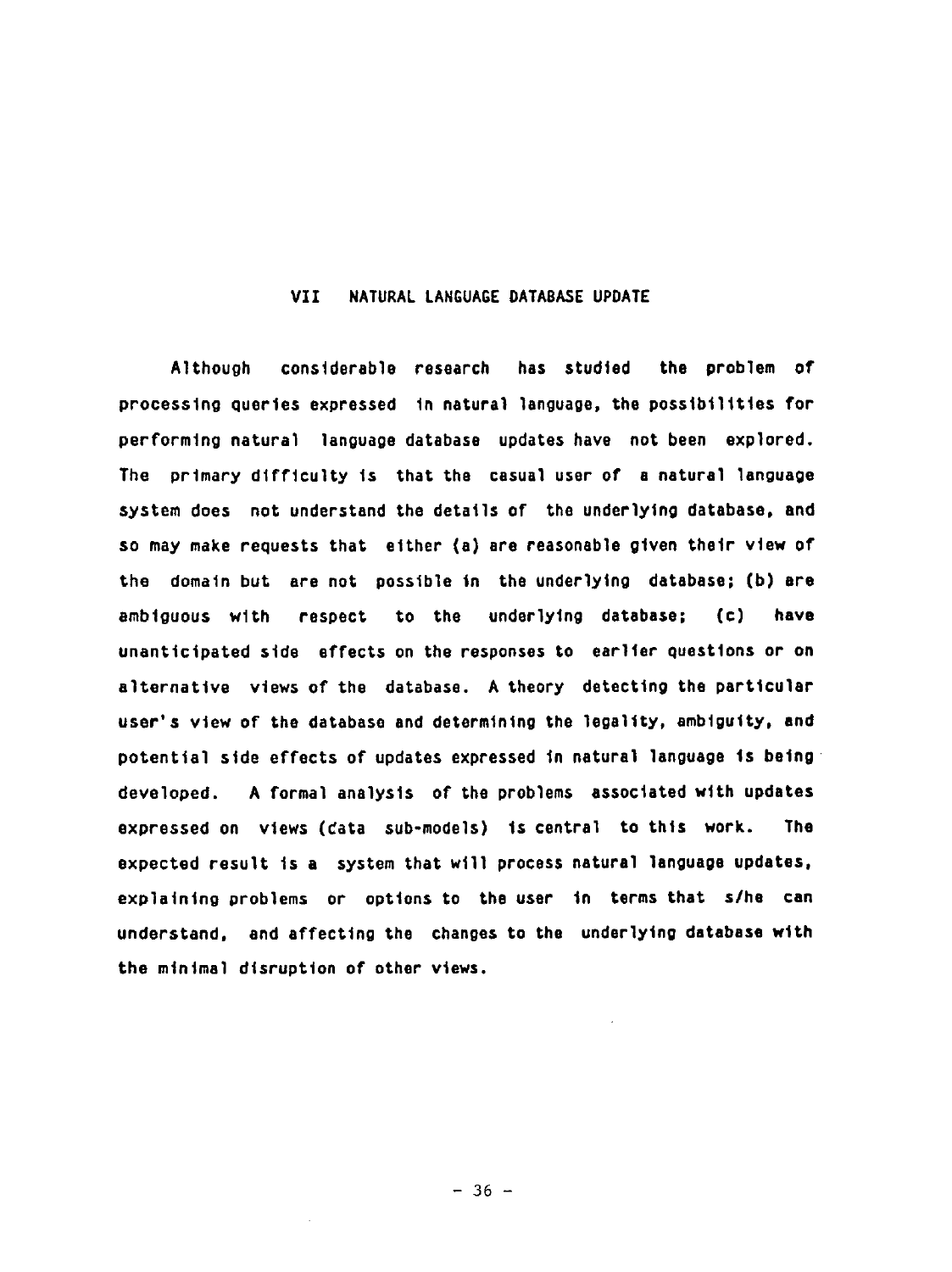### VIII DESCRIPTIVE RESPONSES TO DATABASE QUERIES

The typical response to a database query is to list the set of ttems from the database that sattfy the conditions presented tn the query. This ltst can be excessively long, and *consequently* may be Inappropriate for a conversational system. Often, a more appropriate response to such quertes ts a description of the set, rather than a listing of its elements. For example, the response "All corporate officers" may be *more* conctse and Informative tn response to "Whtch employees profit share?" than a list of 1,888 names. Practical techniques for producing a significant class of such responses from exlsttng database systems without a ustng *a separate* world model or knowledge base *have* been been Implemented.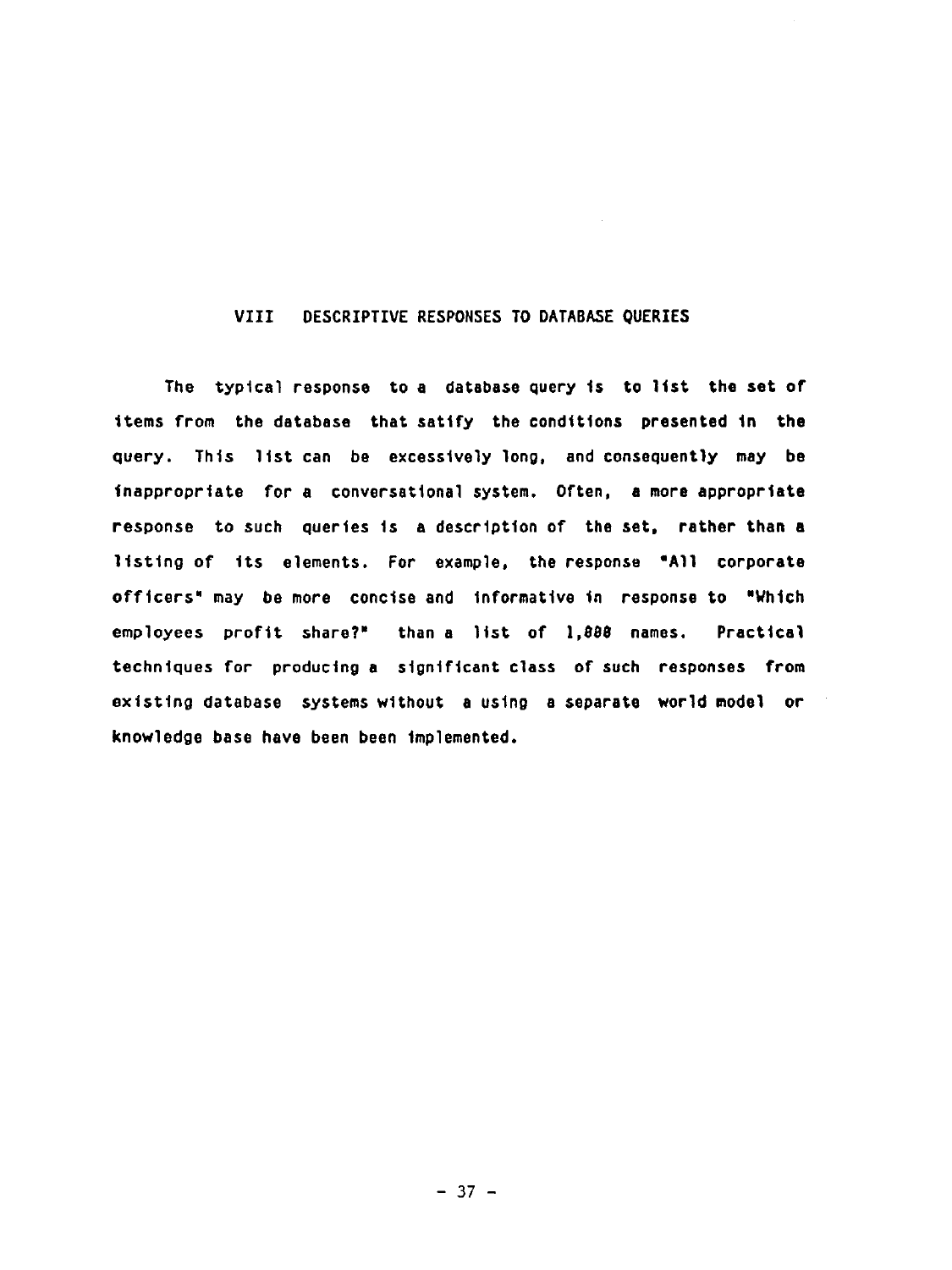## IX NATURAL LANGUAGE

**<sup>A</sup>**natural language Interface to the KBMS proJect database has been Implemented ustng software developed at SRI International. The Interface consists or a LIFER *gramar,* and *database* access comomponents borrowed from the LADDER natural language system. Thts faclllty ts supporting research in other areas of the KBMS project.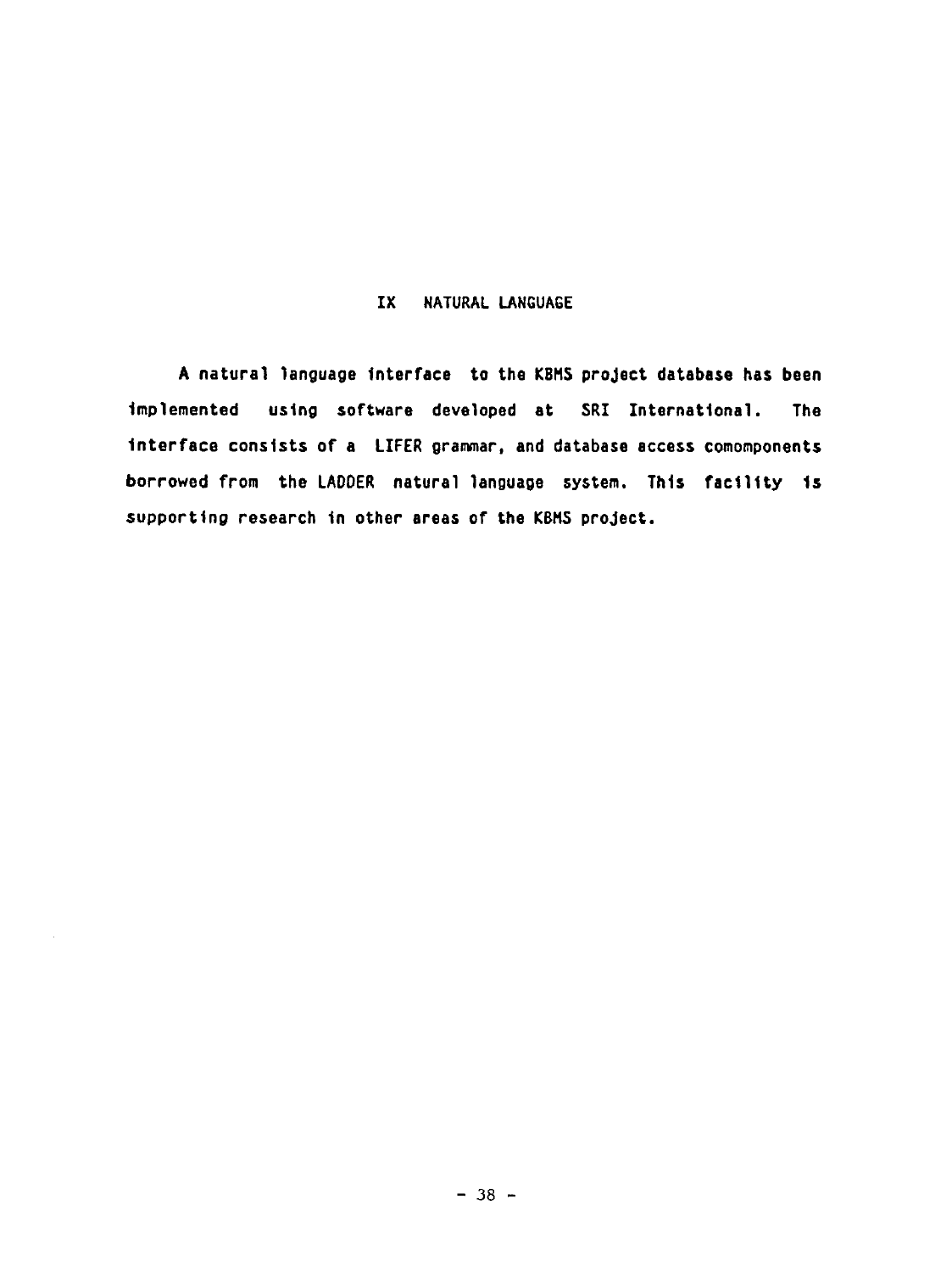### X LEXICON MANAGEMENT

For natural language systems to provide practical access for *database* users, they must be capable of handltng realistic databases. Such databases are often quite large, and may be subject to frequent updates. Both of these characteristics render impractical the encoding and maintenance of a fixed, 1n-core lextcon. We have developed and implemented a technique for reducing the number of lexical ambiguities for unknown terms by deferring lextcal decisions as long as possible, and ustng a stmple cost mode] to se]ect an appropriate method for resolving remaining ambiguities.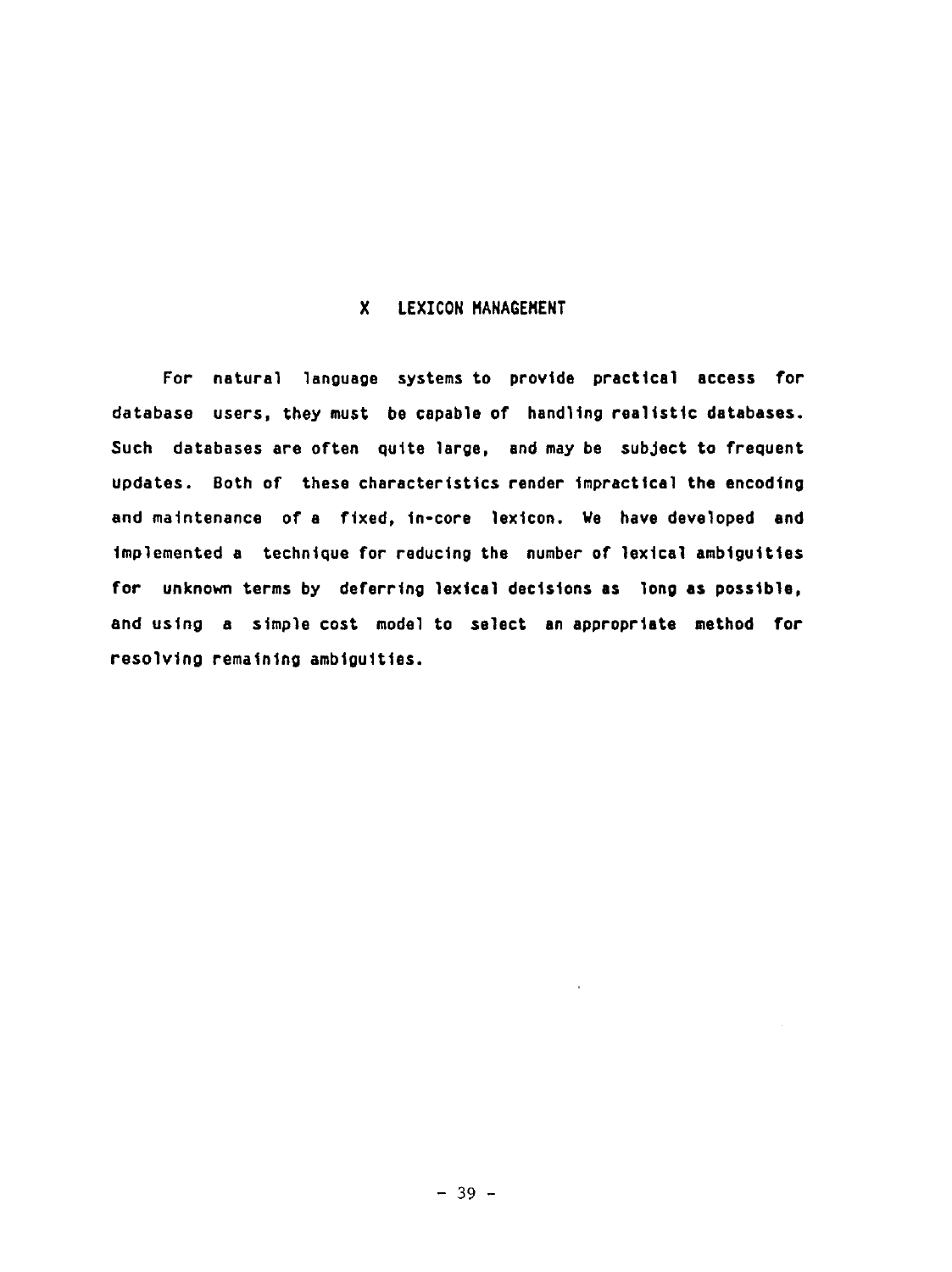## XI FILE ACCESS SYSTEM

**<sup>A</sup>**file access system that uses symbolic keys to access variable length records based in PASCAL and supporting several host *languages,*  Including PASCAL, INTERLISP, and FORTRAN has been developed and ts now being tested. The services that this system, named FLASH, expects from the underlying operating system are 11mtted to directory management for named segments of secondary storage, and access to fixed size blocks or pages of these segments. In a multi-user environment some locktng facilities *are* also needed. Since this subproject may become the basis for long-range database system development, reltabtlty and efficiency t have been major design and Implementation objectives. It ts specifically destgned to provtde strong and symmetric support facilities for databases, so that powerful database systems can become easier to Implement than they are using conventional ftles, designed wtth only *prograramer's* needs tn mind. The underlying structure uses B+ trees for storage of both *primary* and *secondary* keys. This system w111 be used to study various dynamic storage and *retrieval* strategies. The experience of implementing FLASH ts *already* being used to better define the Znput-Output package for the ADA language.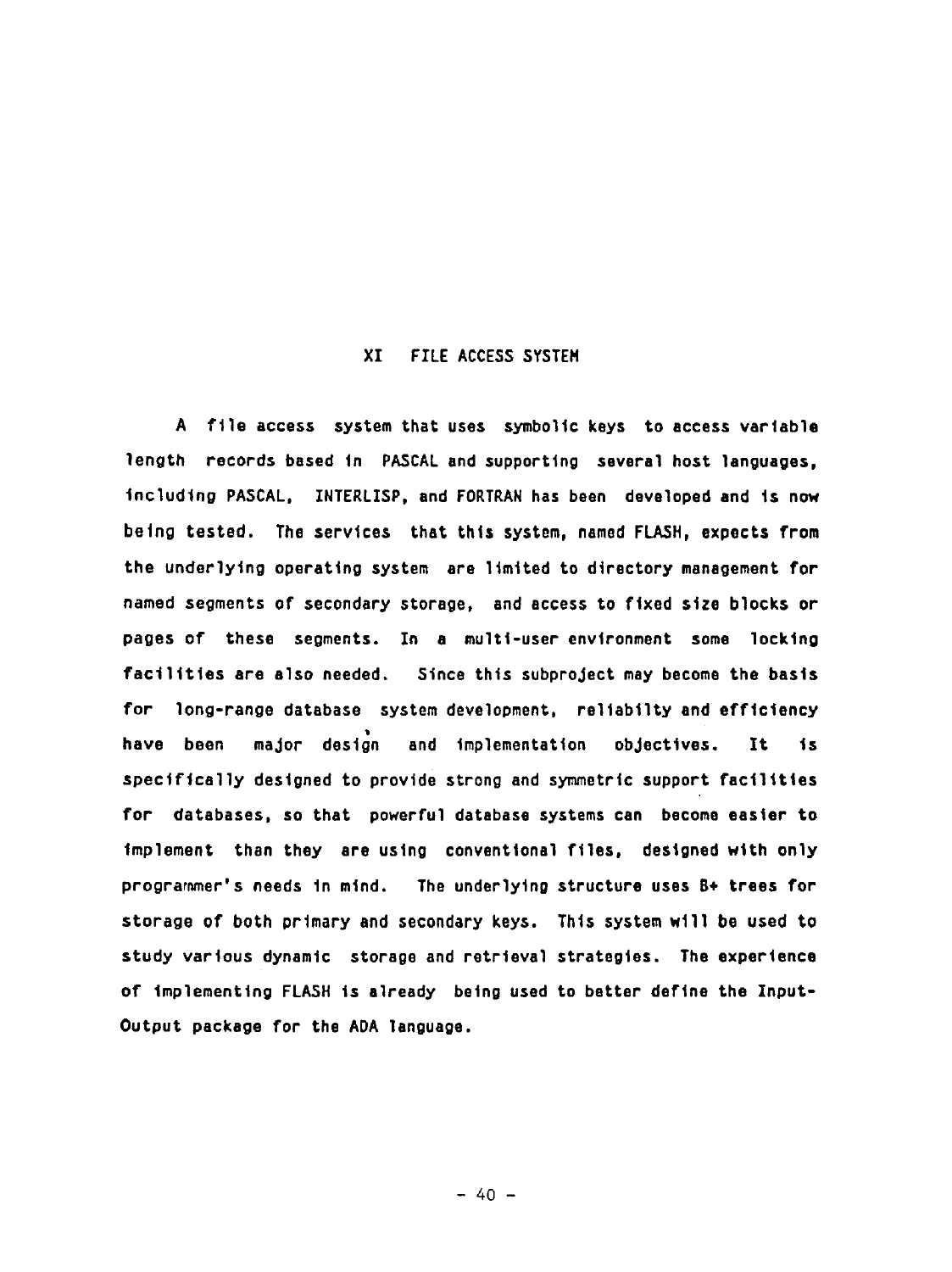XII MAINTENANCE OF A LARGE CODASYL BASED DATABASE OF SHIPS AND PORTS

A substantial database of shtp, cargoes, ports, etc, is being maintained as a support activity to allow testing on problems of a realistic scale. Thts database was designed using the Structural Model, and ts Implemented using DBMS-Z8 on the SRI International DEC KL-18. A conventional database system provtdes a realistic basis for compartston for advanced techniques.

Data tncluded *are* merchant shtps, ports, cargoes, shtpplng lanes, and voyages.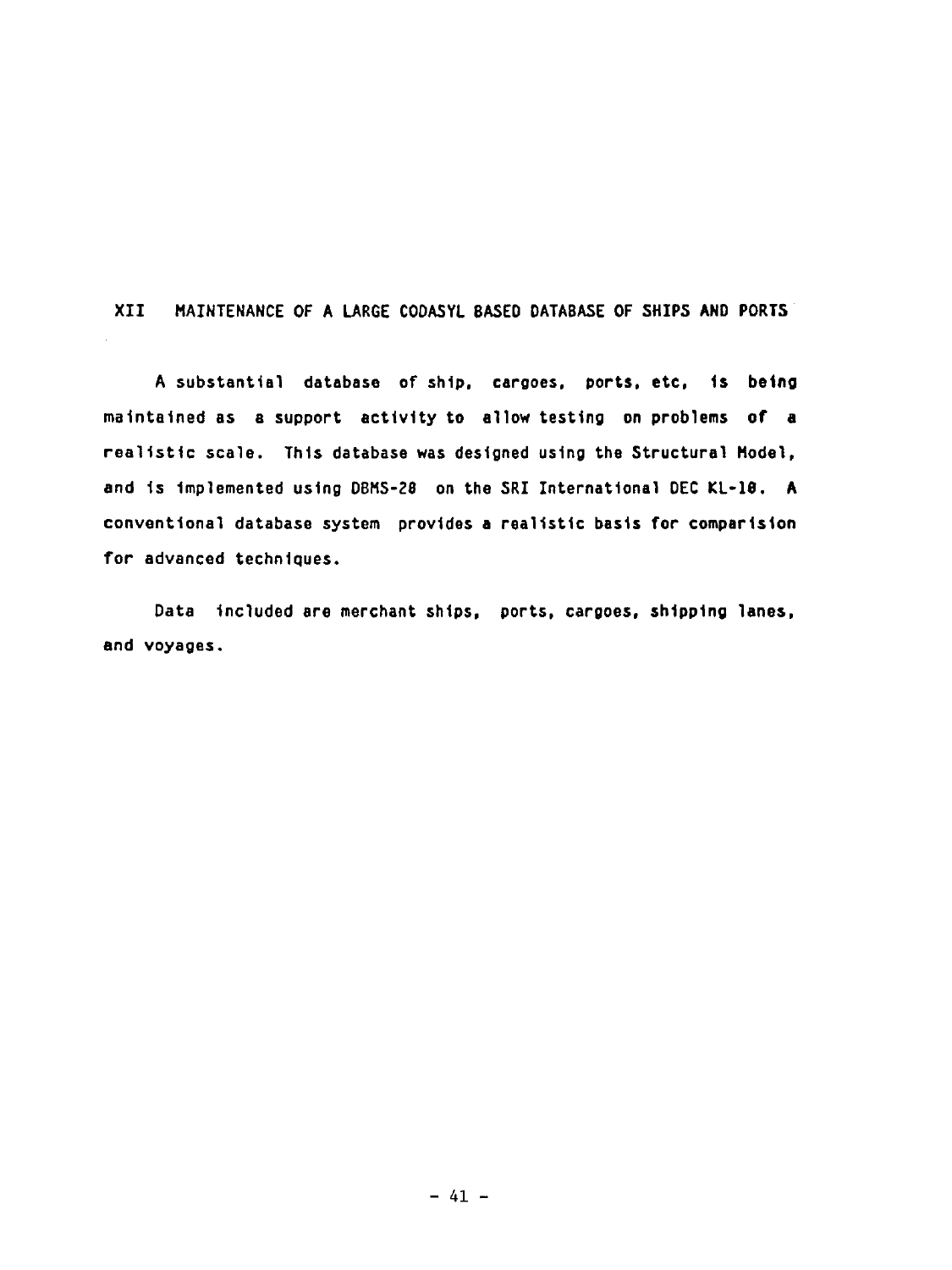# XIII EXPERIMENTS WITH DATABASE TECHNOLOGY TO SUPPORT VLSI DESIGN

The complexity of large VLSI or device designs impacts the design cycle. Single designer approches take long or utilize chtp or card area poorly, and multi-designer teams require much communication and task scheduling. Current design automation atds use task specific ftles without automatic feedback of analysis results or decisions made by the *designers.* We consider databases a potential communication tool where multtple designers work on different aspects of the same device or system. Logic and ctrcutt design information of two devices, a ALU and a DEC-ll CPU, and the component library required to build them, have been placed tnto a CODASYL (DBMS-28) database. The lower level data elements can be automatically generated using an existing design automation program. Initial performance measurements indicate only a factor 2 performance degradation versus use of specialized design ftles. Modification of lower level elements during the destgn process Is signalled automatically, using a height-first algorithm, to the related parent levels, so that thts detatled knowledge can be Incorporated tn the higher level abstraction, when these ere accessed during succestve design iterations. Current work In progress ts developing access techniques to design data that are partially stored, and if not stored, generated from higher level circuit or logtc specifications. The volume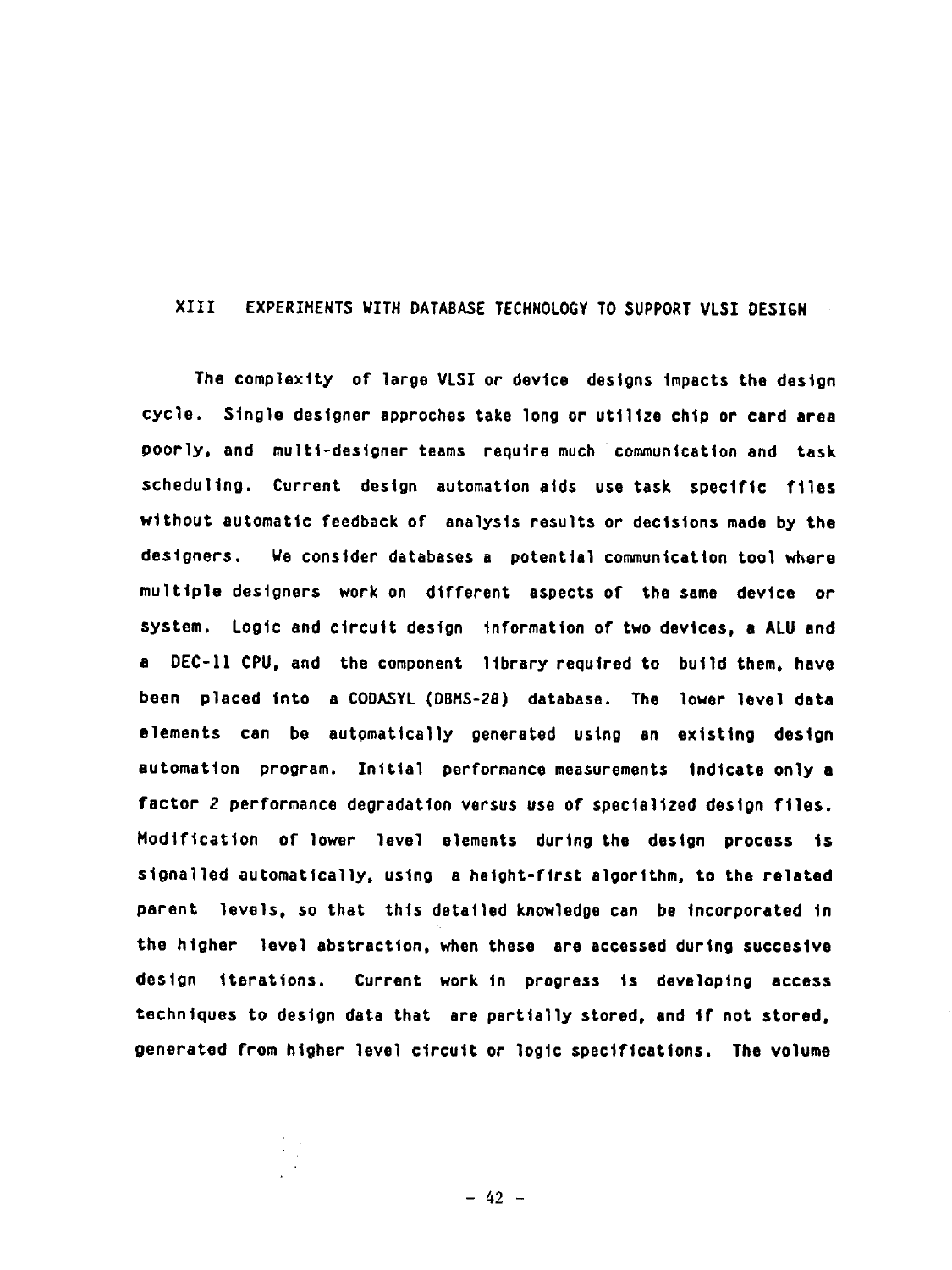of lower level elements tn a VLSI destgn can be greater than ts managable by the largest storage devices now available, so that automatic methods for VLSI design automation will need access to a mix of generatable, regular elements and lnstanttated, Jrregular elements If they are to handle large circuits that are not totally regular.

 $\mathcal{L}$ 

 $\sim$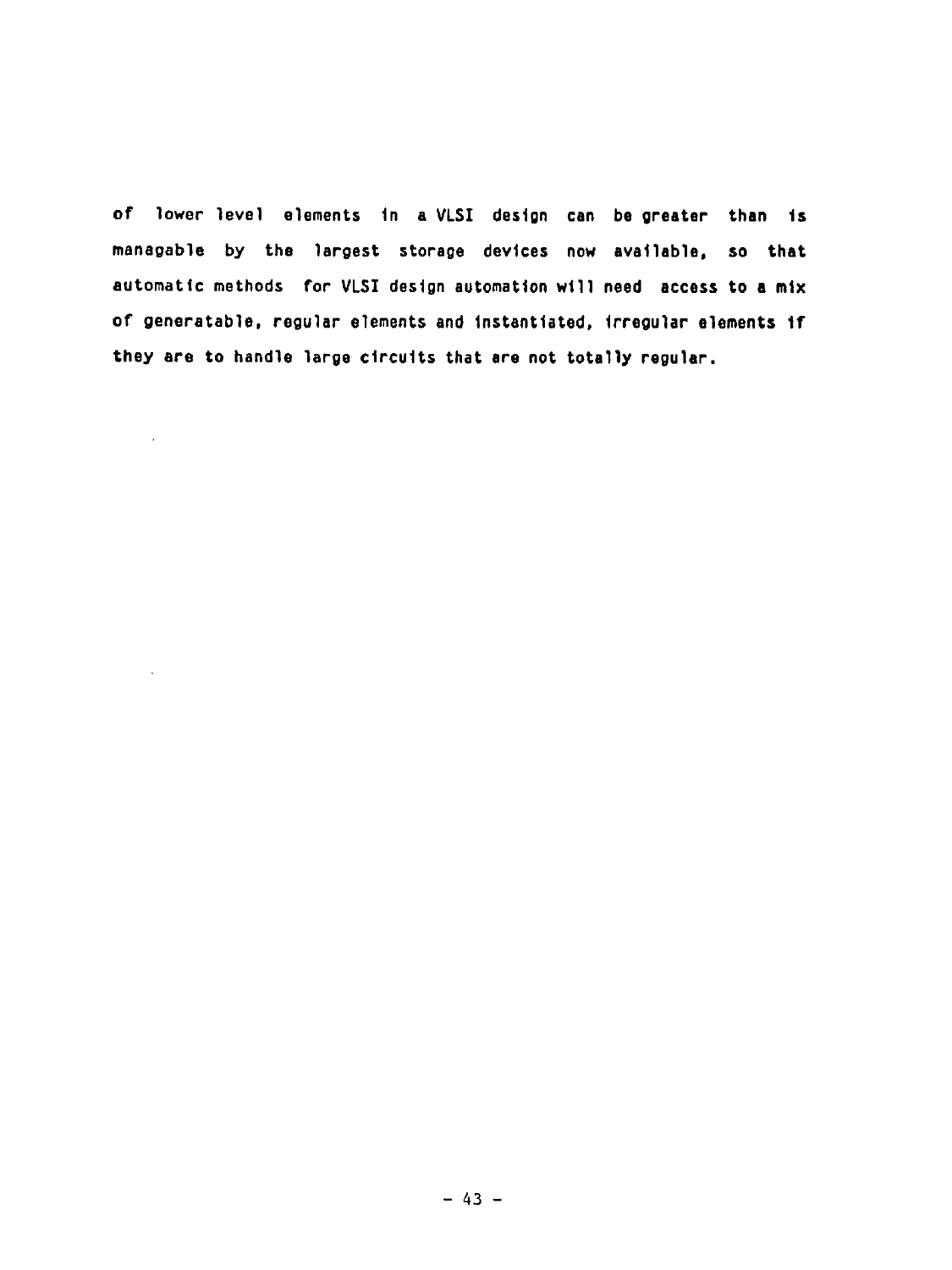### XIV DATABASE MACHINES

One focus of research activity within the KBMS project has involved the design and analysis of alternative hardware machine architectures ortented toward the very raptd execution of the relational operations which arise frequently In large-scale database management applications. Durtng the past year, thts research has yielded certain surprising and potentially Important results which may ultimately prove useful tn designing cost-effective, extremely high-performance database machines.

These results are manifested tn a "high-level" destgn for a specialized non-yon Neumann machine, porttons of which would be implemented tn VLSI, which would support the htghly efficient evaluation of the most computationally complex operators of a relational algebra, specifically projection wtth elimination of duplicate tuples and the equi-join. Based on a hierarchy of associative storage devices, this architecture permits an O(log n) improvement in time complexity over the best known evaluation methods for these operators on a conventional computer system, wtthout the use of redundant storage, and ustng currently available and potentially competitive technology. In many cases of practical tmport, the proposed architecture should also permtt a very significant Improvement (by a factor roughly proportional to the stze of the prtmary associative storage device) over the performance of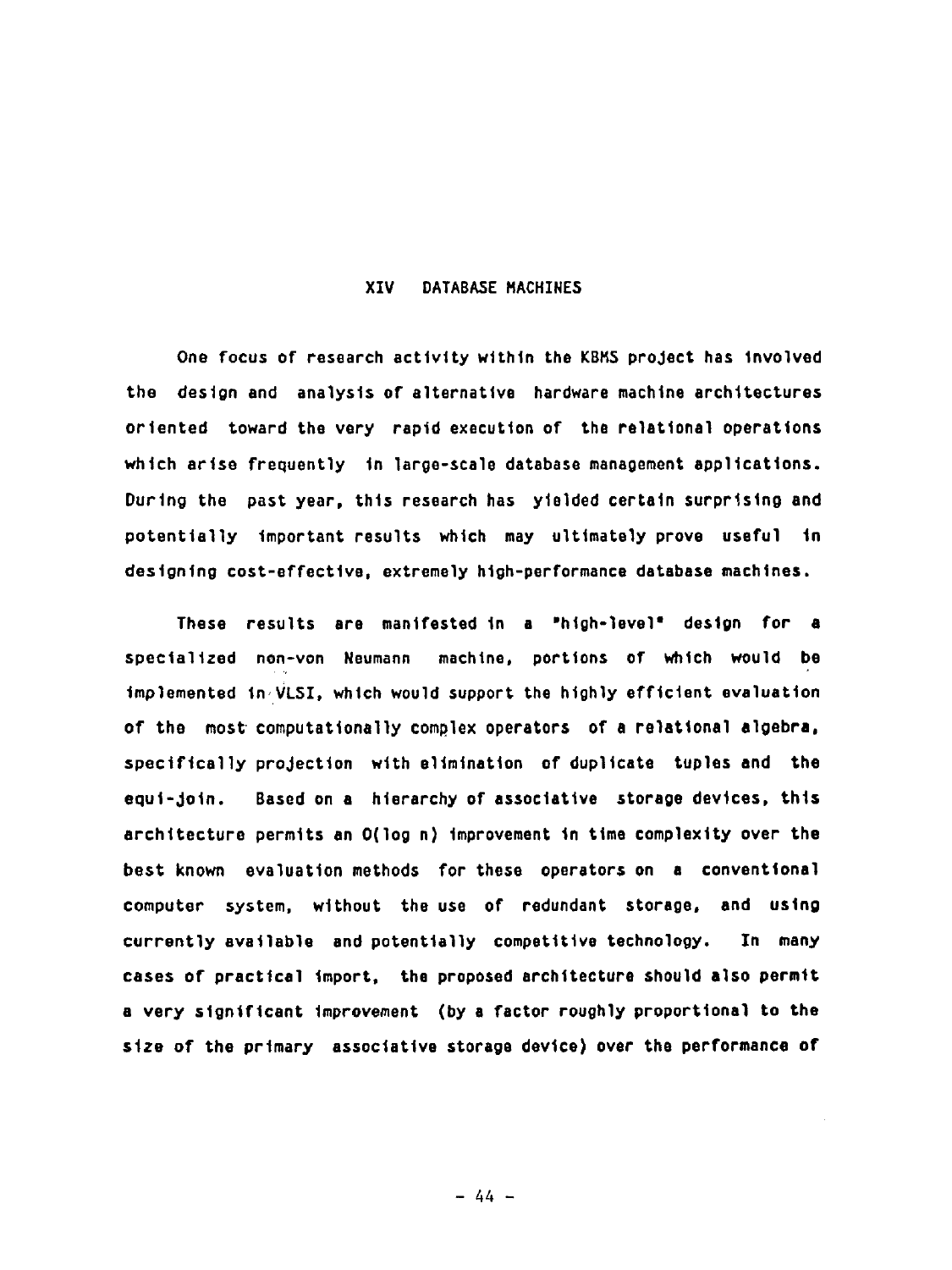previously Implemented or proposed database machtne architectures based on associative secondary storage devtces.

 $\sim 10^{11}$  km  $^{-1}$ 

 $\sim 10^{-1}$ 

 $\mathcal{L}^{\text{max}}_{\text{max}}$  and  $\mathcal{L}^{\text{max}}_{\text{max}}$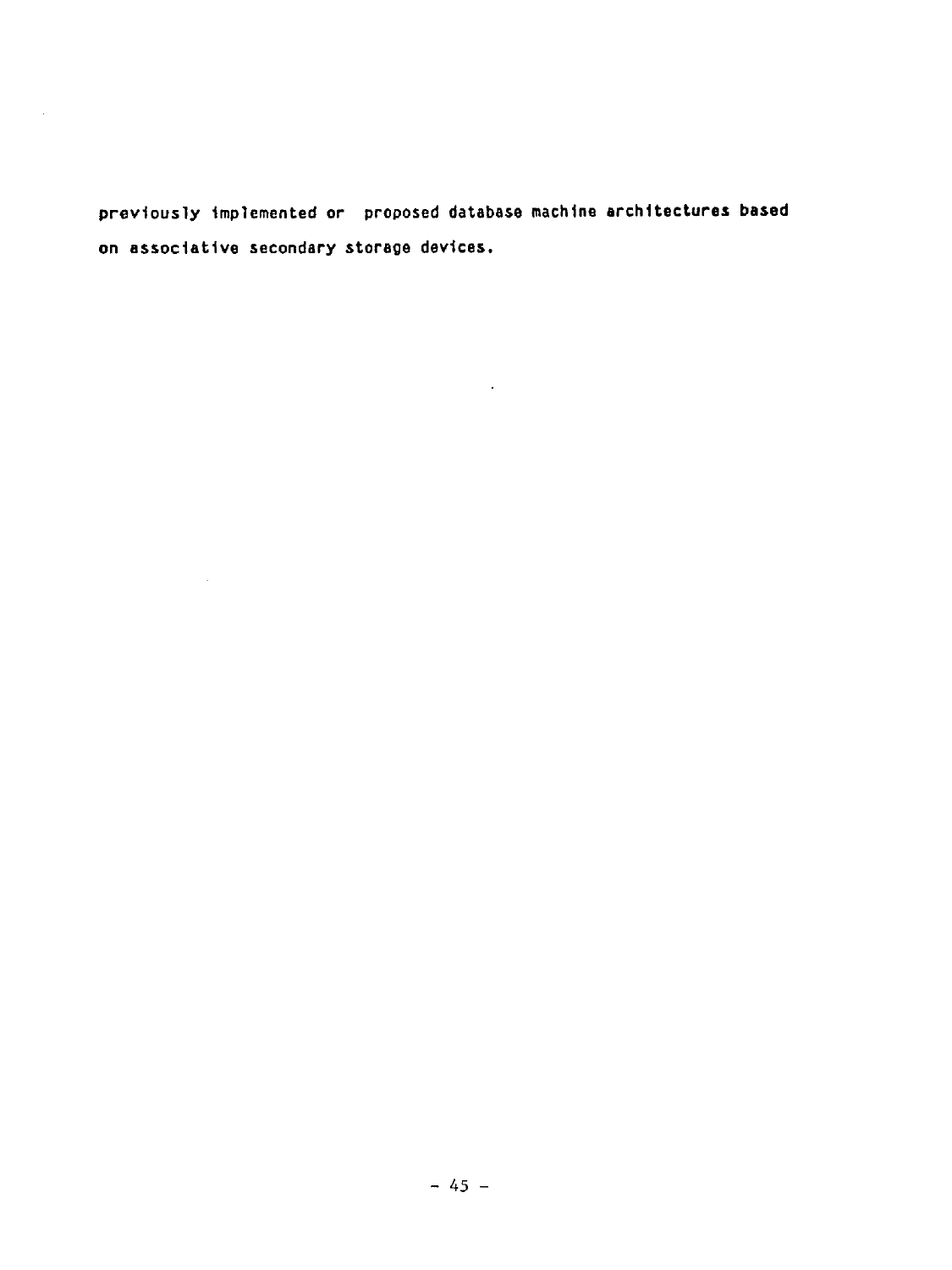#### XV DISTRIBUTED DATABASES

We expect that future databases will often be distributed. In widely distributed systems we cannot expect that each node will have a complete *directory,* and we belteve that the contract-net paradigm, developed for control of distributed computing in artificial inteligence networks can provtde a method for Inter-node knowledge passtng.

The management of redundant, distributed data can seriously affect system performance. We have analyzed and developed algorithms for Integrity maintenance. The use of 'hole-lists', to tnrorm nodes of update status of transaction while passing a minimal amount of Information, has been shown to be effective. The *analyses* has also shown that It ts difficult to better the performance of centralized control methods, If sufficient backup can be provtded tn the responsible nodes.

The separation of read-transactions tnto three classes, namely those that require no or minimal consistency, auditable consistency, and time-critical *consistency,* can improve aggregate system performance. The problems artstng from servtng transactions that support planntng functions, which require access to large granules of the database, can be greatly reduced by lowering thetr consistency demands.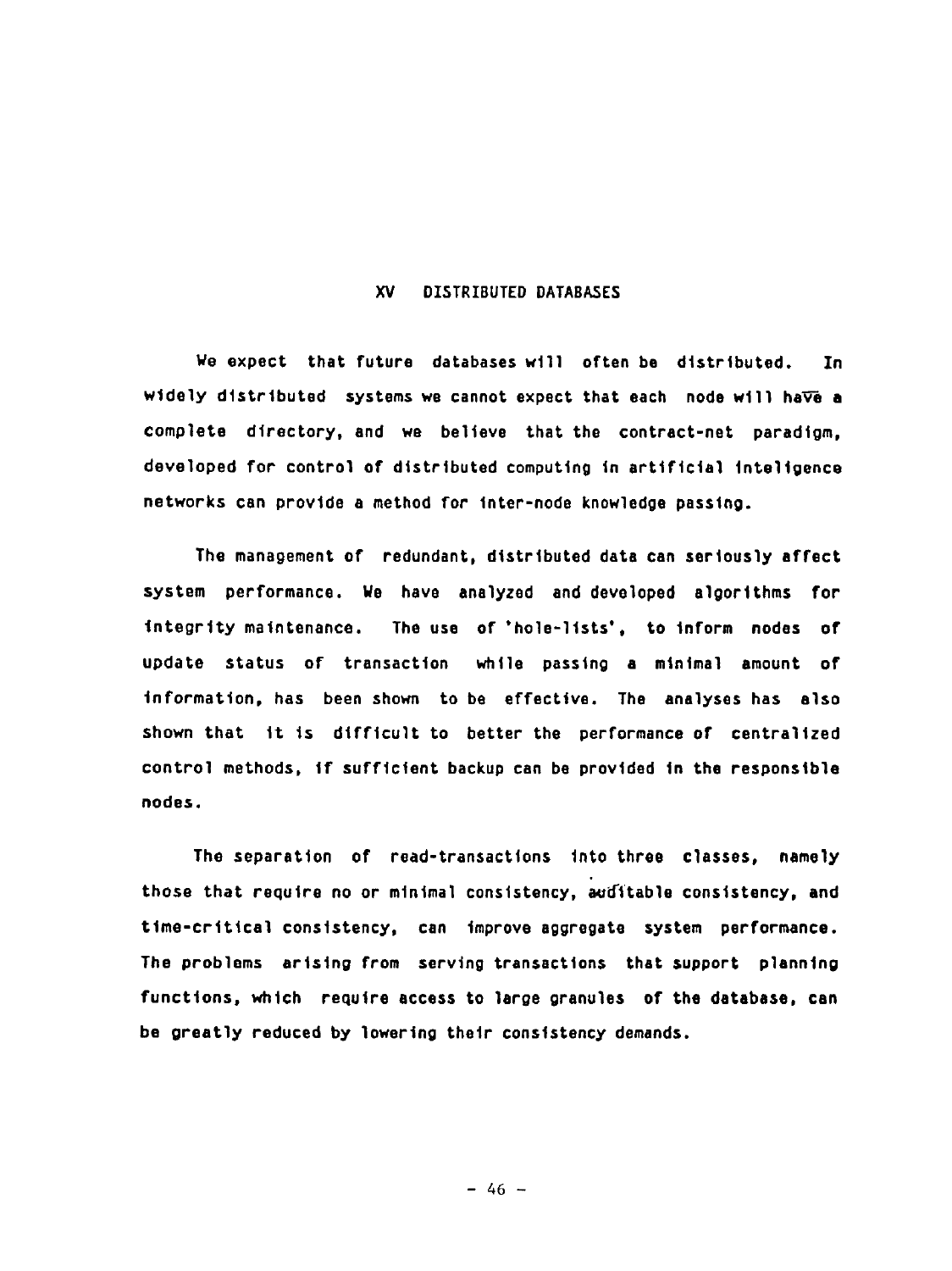#### XVI CONCLUSZON

At the current ttme, the project ts about two *years* old, and work ts continuing tn most of the areas 11sted above, both at the theoretical and tmpiomentattonal levels. *Some* highlights of the Implementation work to date are:

- A query processing program that selects appropriate fields and orders *response* tuples tn accordance with a stmple model of the users needs, so that Information most likely to be of tnterest ts presented first.
- A program (QUIST) that uses stmple rules about the semantics of the domatn of an underlying database and a cost model of query processing to perform semantic query optimization.
- A program (SDDL) that facilitates the destgn of databases by interactively soliciting and crosschecking records, fields, and connections.
- A program (DESCRIBE) that provtdes descriptive responses to database queries. The responses are formulated by Inspecting likely ftelds For relevant generalizations.
- FLASH, a "portable" File access system that uses symbollc keys to access variable length records based tn PASCAL and supporting several host languages.
- A lexical processing technique that allows natural language front ends to rematn current on databases subject to updates.

In addition to continuing many of the existing efforts, several new *projects* are envisioned for the near future: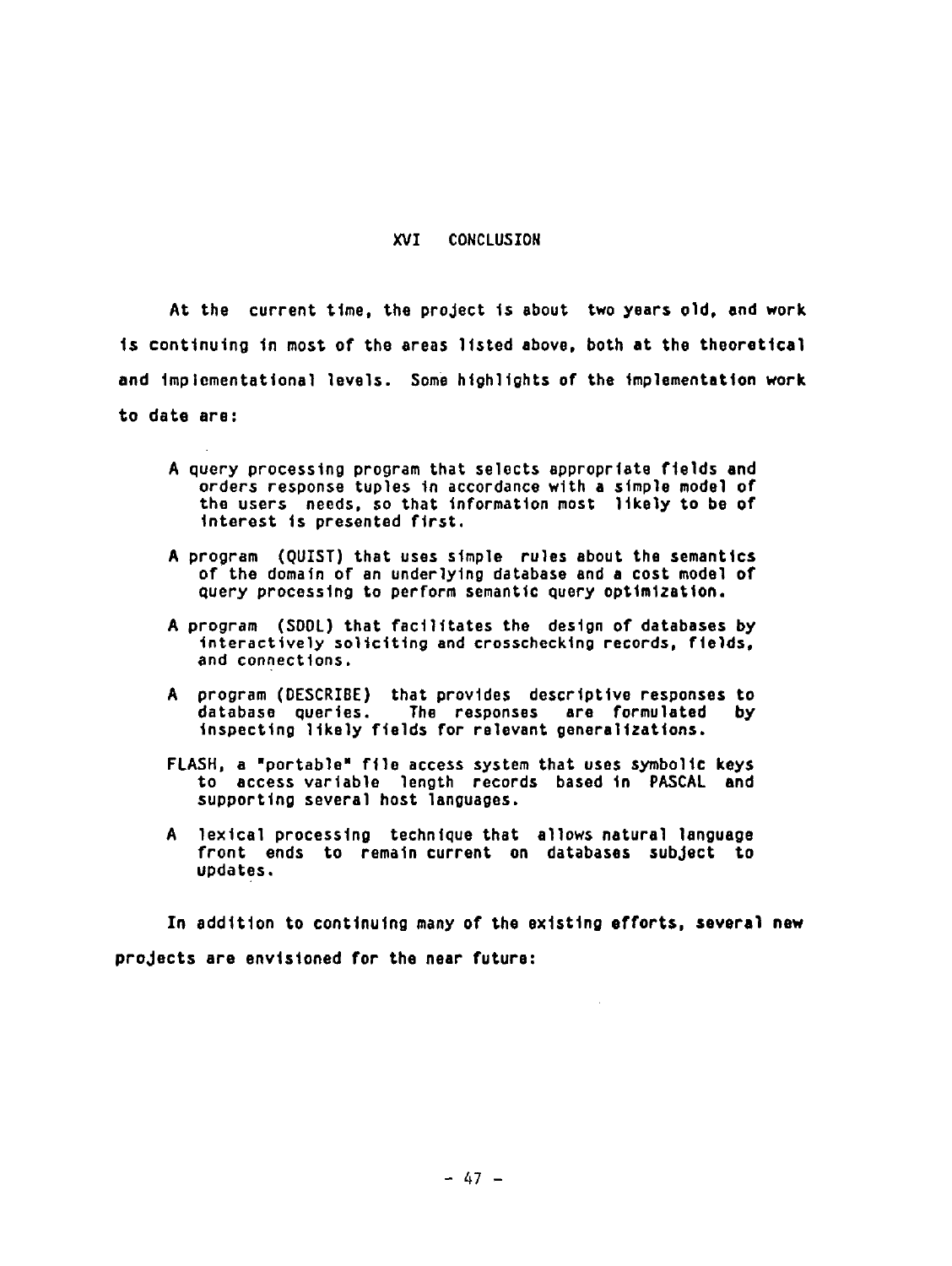- A natural language system that wtll perform updates to the underlying database.
- A program for the automatic selection of physical storage structures gtven a Structural Hodel definition of a database, and a model of expected access paths and frequencies.

The KBMS project is providing us with the opportunity to research various ideas in the combined use of artificial intelligence and more traditional DBMS techniques for facilitating the interactive use of databases. Thls short paper has presented the maln dlrectlons of the project. Hore detalled Informatlon may be found In the various artlcles and reports mentioned In the blbllography,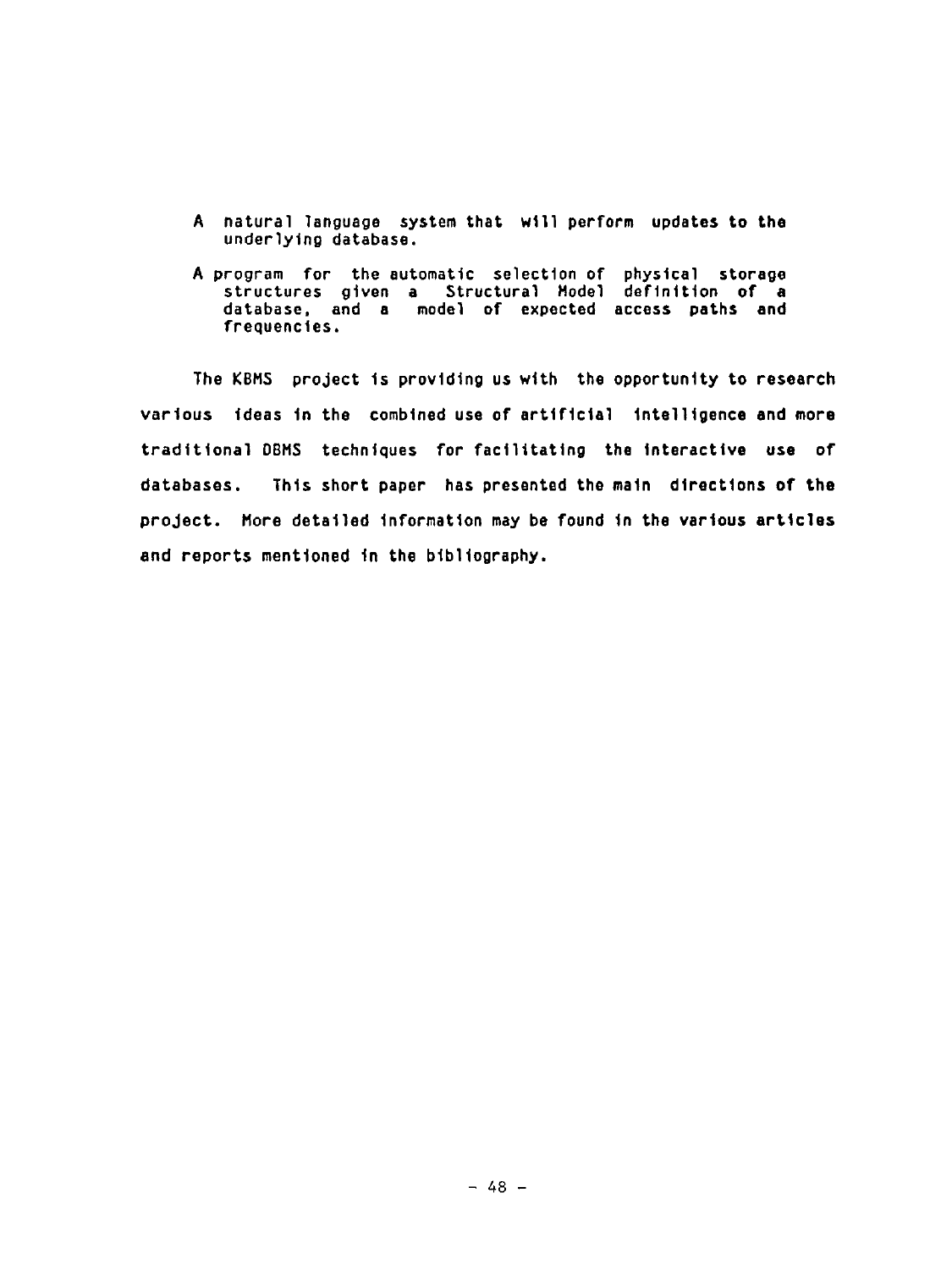## XVII ACKNOWLEDGEMENTS

The work reported in this paper ts the result of efforts by many Individuals. The project is being directed by Stanford with cooperation from SRI International. Current Stanford participants are Mike Anderson, Jim Davidson, Sheldon Finkelstein, Jerry Kaplan, Arthur Keller, Jonathan King, Neil Rowe, Garrett Short, Kyu-young Whang and Professor Gio Wiederhold, Principal Investigator of the project. SRI participants are Barbara Grosz, Norm Haas, and Dante1 Sagalowtcz, Associate Investigator. Past contributors lnc]ude James A11chtn, Ramez El-Masri, Hector Garcia-Molina, Thomas Rogers, Earl Sacerdoti, and David Shaw. In some instances, work was performed using computing resources originally funded by NSF and NIH, and in cooperation with the Stanford portion of the S-1 project.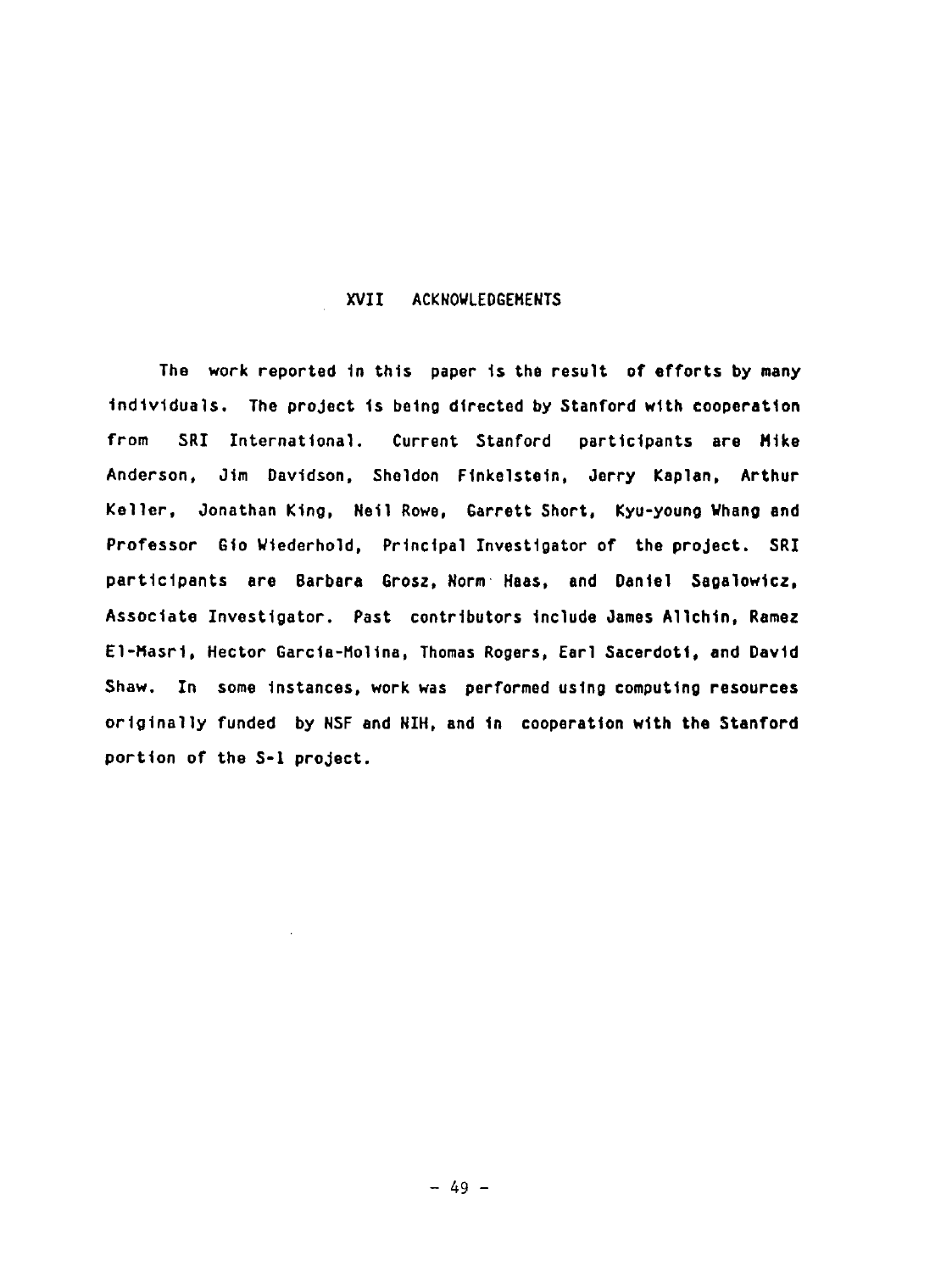

Figure 1: Conceptual Interactions of KBH5 Components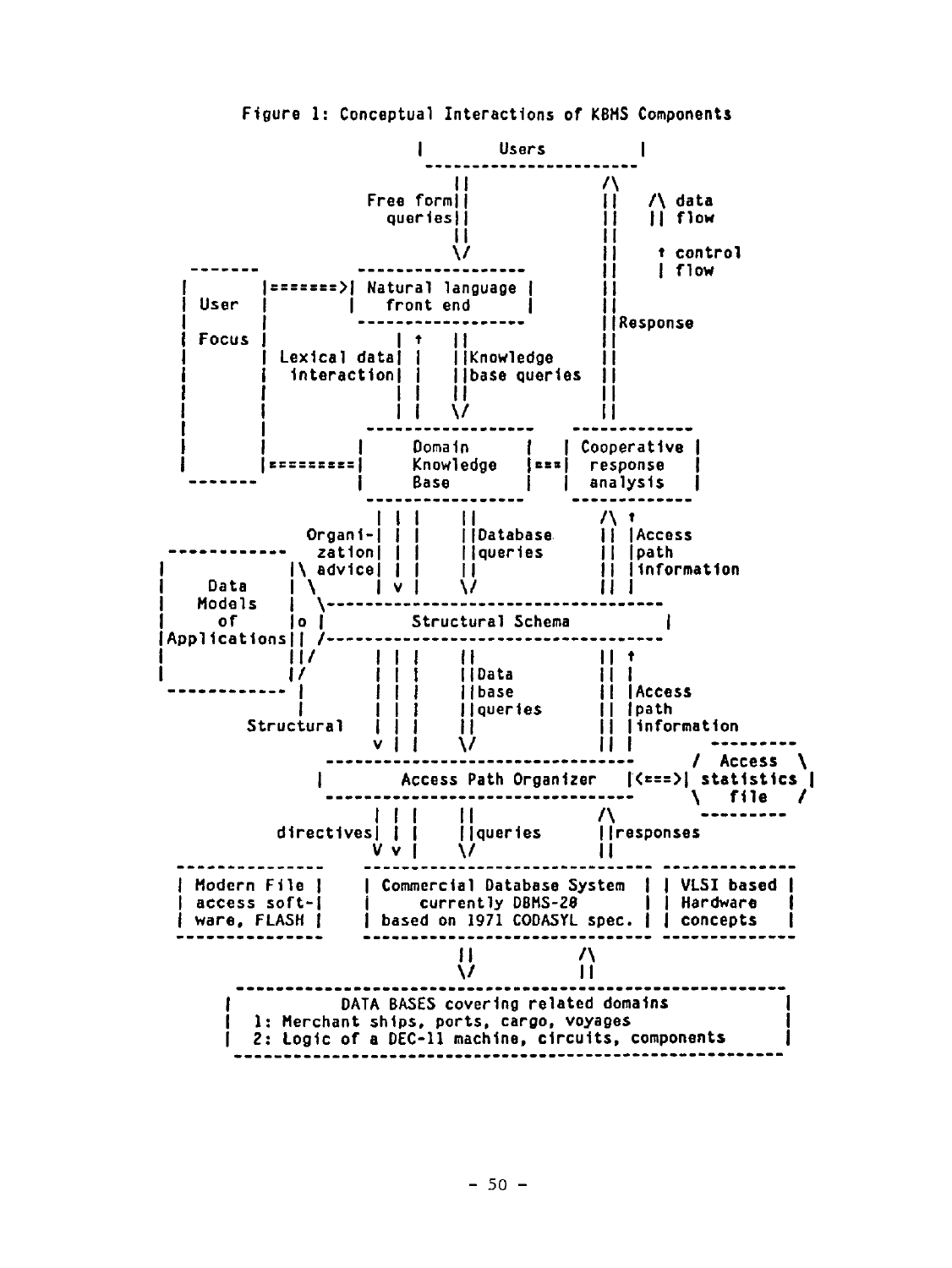#### **REFERENCES**

- A11chtn, O., A. Keller, and G. Wtederhold: "FLASH: A Language-Independent Portable Ftle Access System'; Proceedings or ACM SIGMOD Conference, May 1988, pp. 151-156.
- Barr, A. and O. DavJdson: "Representation of Knowledge'; Stanford University CS Report CS-88-793, March 1988.
- Davidson, J. and S.J. Kaplan: "Parsing in the Absence of a Complete Lexicon'; Proceedings of the 18th Annual Heettng or the Association for Computationa] Linguistics, Philadelphia, June lg-ZZ, 1988.
- El-Masrl, R. and G. WJederhold: "Database Hodel Integration Ustng the Structural Model<sup>\*</sup>; Proceedings of the the ACM SIGMOD Conference, Boston, HA., June 1979, pp 191-198.
- El-Masrt, R. and G. Wiederhold: "Properties of Relationships and Thetr Representation": Proceedings of the 1979 NCC, AFIPS Vol. 49, August 1979, pp. 3]g-326. El-Hasrt, R.: "On the Design, Use and Integration of Data Hodels'; Ph.D. *dissertation,* Stanford CS Report C5-88-881, June 1988.
- Garcia-Molina, H. and G. Wiederhold: "Application of the Contract Net Protocol to Distributed Data Bases"; Stanford University Heuristic Programming Project paper HPP-77-21, April 1977.
- Garcla-Hollna, H.: "D1strlbuted Database Coupllng'; Stanford Unlverslty Heurlstlc Programmlng ProJect paper HPP-78-4, March 1978, also appears in the Third USA-Japan Conference Proceedings, AFIPS, San Francisco, October, 1978, pp. 75-7g.
- Garcia-Molina, H.: "Performance Comparison of Update Algorithms for Distributed Databases, *Part* I'; Technical Note 143; Stanford University, Computer Systems Laboratory, Departments of Electrical Engineering and Computer Sctence, June 1978.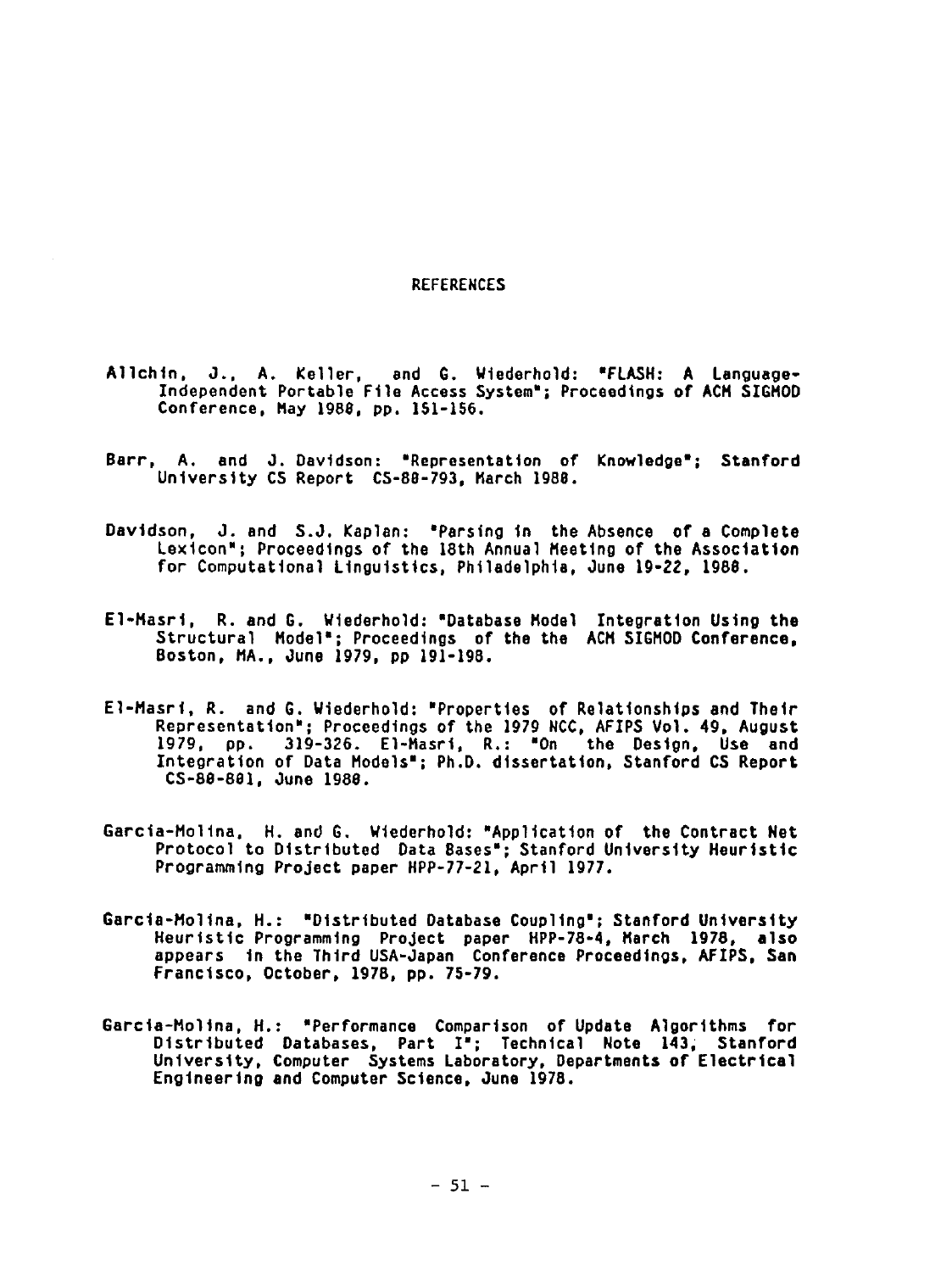- Garcta-Hollna, H.: "Crash Recovery tn the Centralized Locking Algortthm'; Technical Note 153, Stanford University, Dtgttal *Systems* Laboratory, Departments or Electrical Engineering and Computer Science, November lg78.
- Garcta-Hollna, H.: "Performance Comparison of Two Update Algorithms for Distributed Databases'; Proceedings of the 3rd Berkeley Conference on Distributed Data Hanagement and Computer Networks, August 1978, pp.188-119
- Garcta-Holtna, H.: "Performance Comparison of Update Algorithms for Distributed Databases, Part II"; Technical Note 146, Stanford University, Computer Systems Laboratory, December 1978.
- Garcta-Holtna, H: "Distributed Database Couplings'; Stanford University Heuristic Programming Project paper HPP-78-4, Harch ]978.
- Garcta-Holtna, H.: "Restricted Update Transactions and Read Only Transactions=; Technical Note 154, Stanford University, Computer Systems Laboratory, January 1979.
- Garcta-Moltna, H.: =Partitioned Data, Rulttple Controllers, and Transactions wtth an Inttta]ly Unspecified Base Set'; Technical Note 155, Stanford University, Computer System *Laboratory,* February 1979.
- Garcla-Hollna, H.: "A Concurrency Control Mechanism for D1strlbuted Databases Which Uses Centralized Locking Controllers=; Proceedings of the 4th Berkeley Conference on Distributed Data Hanagement and Computer Networks, August ]g7g, pp.]13-124.
- *Garcla-Hollna,* H.: "Centrallzed Control Update A1gorlthms for D1strlbuted Databases'; Proceedings of the Ist Internatlonal Conference on Distributed Processing Systems, October 1979.
- 6arcta-Holtna, H.: "Performance of Update Algorithms for Replicated Data In a Distributed *Database';* Ph.D. dissertation, Stanford University, Computer Science Department report CS-79-744, 1979.
- Garcta-Holtna, H. and Wtederhold, G.: "Read Only Transactions'; Stanford University Computer Science Department report CS-88-797, Aprtl 1988.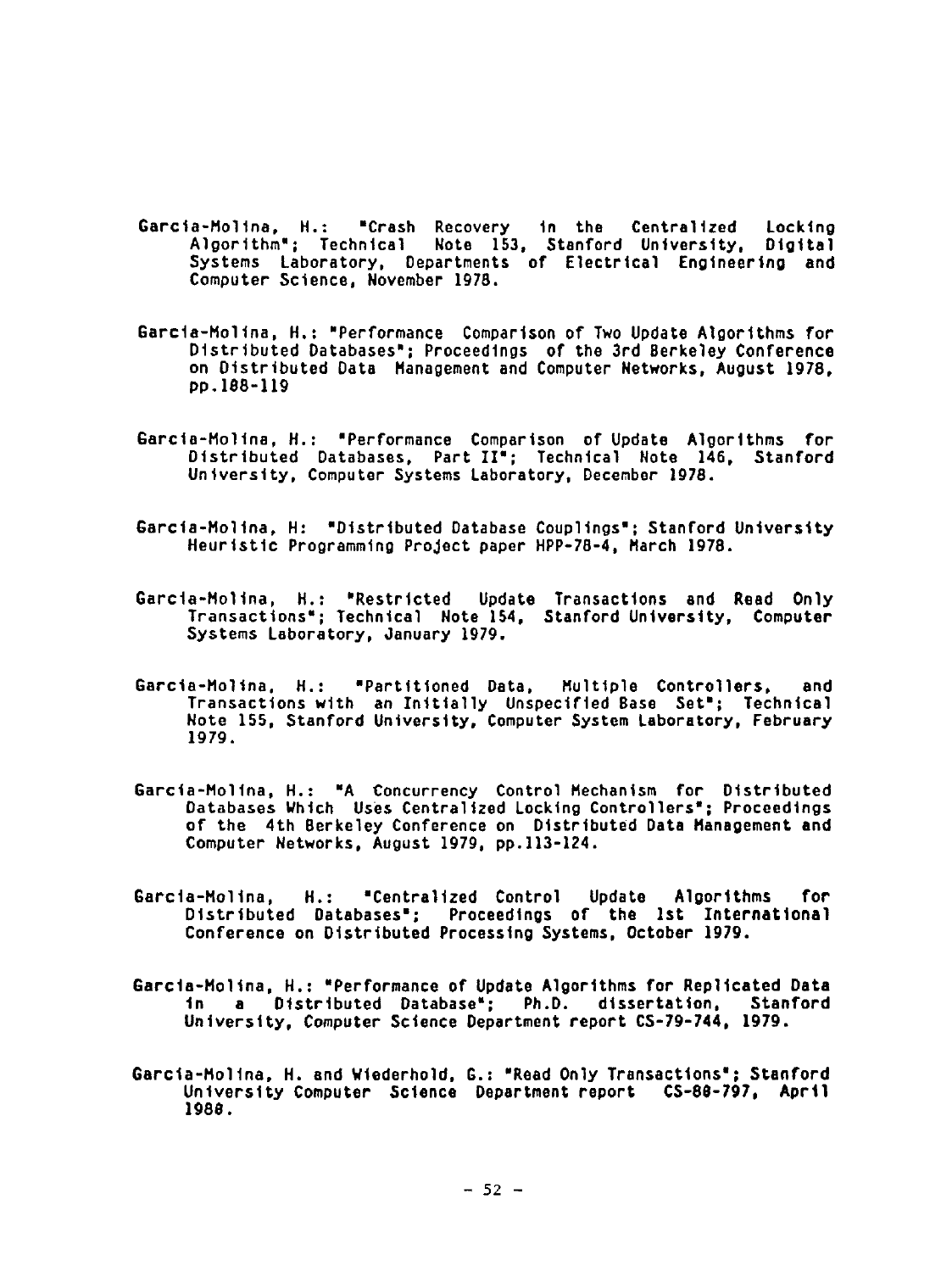- Ghosh, S., A.F. Cardenas, I. Htjares, and G. Wtederhold: "Some Very Large Data Bases tn Developing Countries'; 5th Znternattonal Conference on Very Large Databases, Rto de Janetro, Brazt1, October 1979, pp. 173-182.
- Kaplan, S.J.: "Cooperative Responses from A Portable Natural Language Data Base Query System'; Ph.D. dissertation, University of Pennsylvania, July 1979, also Stanford University Heuristic Programming Project paper HPP-79-19.
- Kaplan, S. O., E. Hays, and A. K. Josht: "A Technique for Hanagtng the Lexicon in a Natural Language Interface to a Changing Data Base"; proceedings of the 5th International Joint Conference on Artificial Znte111gence, Tokyo, Japan, August 1979.
- Kaplan, **S.J.:** "Appropriate Responses to Inappropriate Questions'; to appear In "Formal Aspects of Language and Discourse', A.K. Josh1, I.A. Sag. and B. L. Webber, Eds., Cambridge University Press, 1988.
- King, J.: "Exploring the Use of Domatn Knowledge for Query Processing Efficiency=; Stanford University Heuristic *Progranwatng* Project paper HPP-7g-38, December, lg7g.
- King, J.: "Modelling Concepts for Reasoning about Access to Knowledge"; proceedings of the ACH Workshop on Data Abstraction, Data Bases, and Conceptual Hodelltng, Ptngree Park, Co., June 23-26, 1988.
- Ktng, O.: "Zntelltgent Retrieval Planning"; Proceedings of the ftrst Nattonal Conference on Artificial Intelligence, Stanford, CA., August 1988, pp. 243-245.
- Harttn, N., P. Frledland, O. Ktng, and H.J. Steflk: "Knowledge Base Hanagement for Experiment Planning'; Stanford University, Heuristic Programming Project paper HPP-77-19 Report, August 1977.
- Shaw, D.: "A Hierarchical Associative Architecture for the Parallel Evaluation of Relational Algebraic *Database* PrtmltJves'; Stanford Computer Science Department Report CS-7g-778, October lg7g.
- Shaw. D.: "A Relational Database Machine Architecture": Proceedings of the ]g88 Workshop on Computer Archltecture for Non-Numerlc